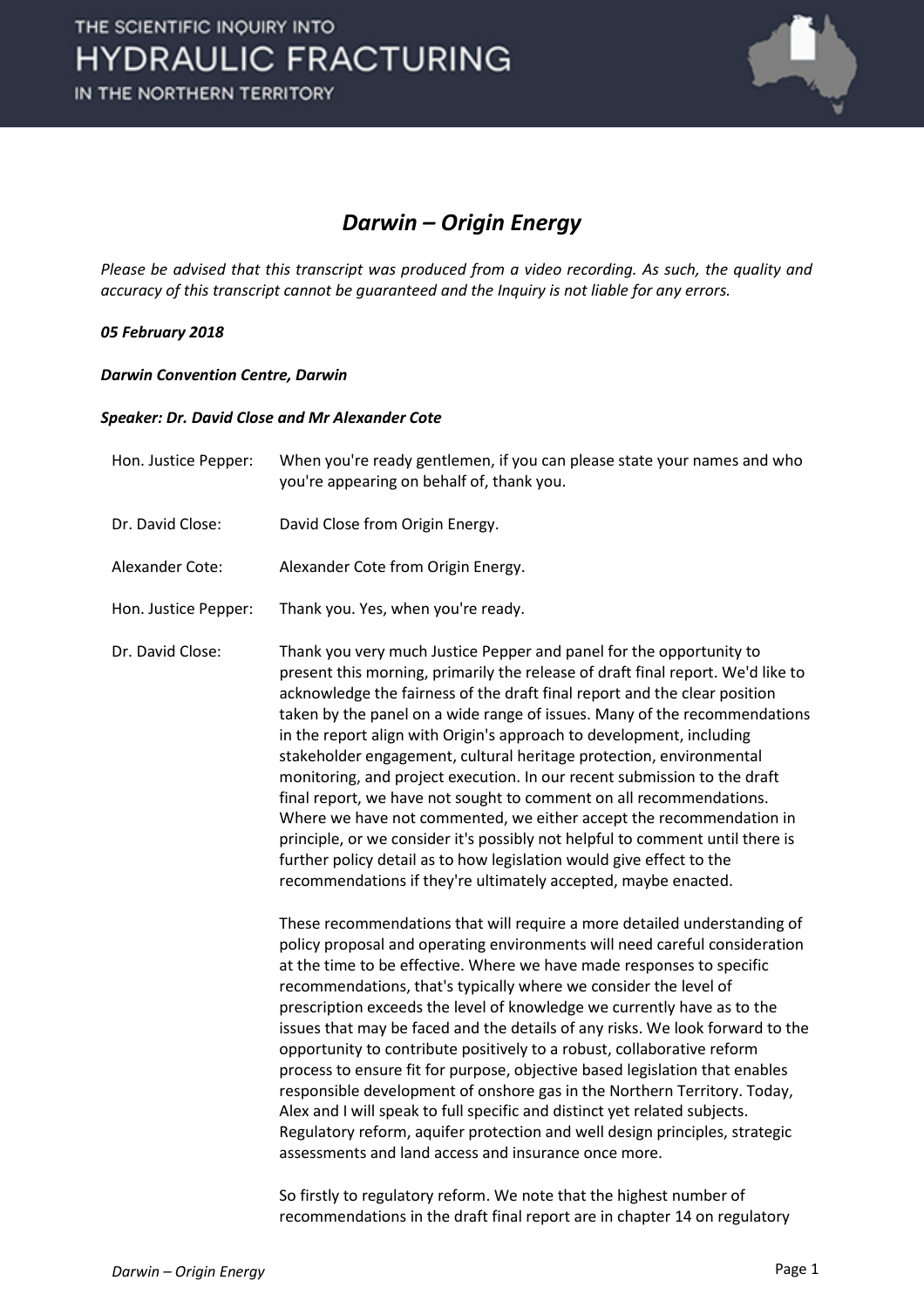

reform. Origin certainly supports a rigorous and comprehensive regulatory and legislative framework for the Northern Territory in preparation for the potential onshore gas industry expansion. And much of this reform potentially will be to legislate what is currently in regulation, and in many instances we posit that it's therefore accepted industry practices would be very appropriate to be legislated. While the process is underway, which is likely to take a number of years, it's critical that existing legislation and regulation remain in force to allow the review process to be thorough and comprehensive without causing undue delays to the exploration appraisal activities and baseline studies that are going to be needed to inform the potential for a viable onshore gas industry in the Northern Territory.

We support the panel's recommendation that legislative reform should be mature prior to the final approval of any large scale onshore gas development in the Northern Territory, however we consider it's not necessary for the reform process to be final and complete prior to the granting of approvals for small scale exploration and piloting or the approval of production licence, which in itself is simply a permit instrument and grants no authority to undertake development activity. We've suggested in our written submission several instances of the term 'production licence' be replaced by something to the effect of authority to develop and produce to remove any ambiguity between permit management, tenure types, and activity approvals.

Moving away from the tactical detail to some of what we think are important objectives of the legislative reform, be to ensure that assessments of developments or activity with the potential to impact the environment are comprehensive, rigorous, and risk based, but don't involve unnecessary duplication and do insure a really clear accountability, and the assessment process is efficient to ensure productivity's maximised by all parties. During the reform, careful consideration will be required regarding the continuous and ongoing responsibility of states and what may be covered under Commonwealth legislation. This will be particularly relevant to water management and provisions that could become mandatory whether appropriate or not if the EPBC water trigger is mandated for all unconventional gas projects. Equally, the objectives and requirements of a SREBA type process will need to be designed to complement rather than partially replace or duplicate existing requirements such as comprehensive Northern Territory EIS requirements or Commonwealth EPBC requirements. And once there is more detail about how the SREBA would be implemented very keen to have the chance to look into that further.

Critical elements that are designed to prevent adverse environmental impacts should be applied to all industries and not selectively in our view. Applying them selectively will not achieve the objective of being holistic and inclusive of cumulative impacts, and we think that applies broadly to a number of recommendations that we entirely support and agree with, but if applied purely to the onshore gas industry will not achieve their effect of understanding potential cumulative impacts that multiple industries could introduce into an area. Specifically, in relation to the recommendation 14.32 of the draft final report regarding the option one or option two that is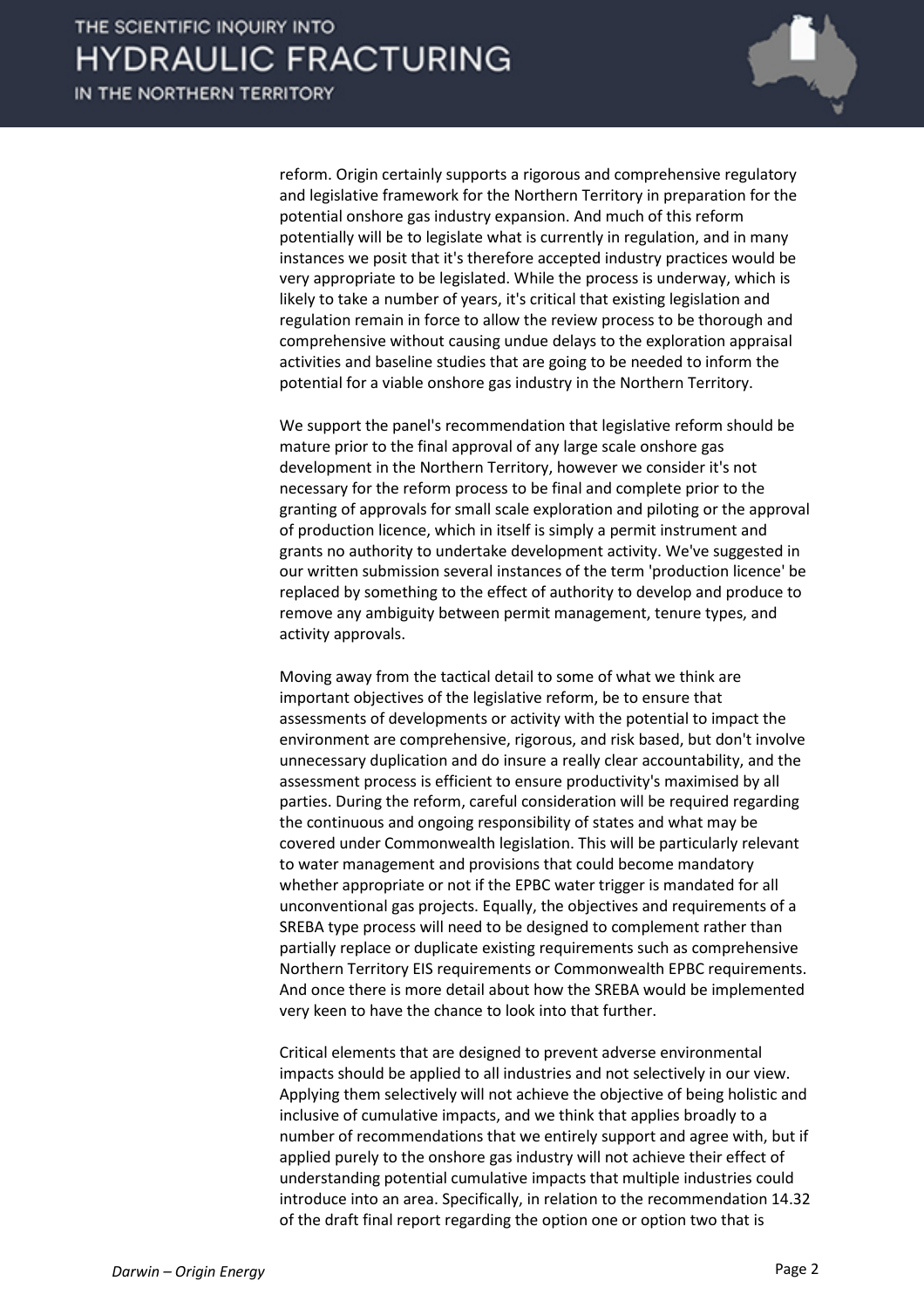

detailed in the report, we make the following observations: that both options provide positives and come with different types of risks that will need to be managed. Of the framework options described, we see the most positives in aspects of option two that would create some kind of one stop shop approach, although we suggest that the regulator must be responsible for all petroleum operations in development, not only unconventional operations for practical reasons.

### 6:00

| Hon. Justice Pepper: | But you realise our terms of reference are strictly directed towards onshore<br>or shale.                                                                                                                                                                                                                                                                                                                                                                                                                                                                                                                                                                                                                                                                                                                                                                                                                                                                                                               |
|----------------------|---------------------------------------------------------------------------------------------------------------------------------------------------------------------------------------------------------------------------------------------------------------------------------------------------------------------------------------------------------------------------------------------------------------------------------------------------------------------------------------------------------------------------------------------------------------------------------------------------------------------------------------------------------------------------------------------------------------------------------------------------------------------------------------------------------------------------------------------------------------------------------------------------------------------------------------------------------------------------------------------------------|
| Dr. David Close:     | Right, so that'll prevent making-                                                                                                                                                                                                                                                                                                                                                                                                                                                                                                                                                                                                                                                                                                                                                                                                                                                                                                                                                                       |
| Hon. Justice Pepper: | Correct.                                                                                                                                                                                                                                                                                                                                                                                                                                                                                                                                                                                                                                                                                                                                                                                                                                                                                                                                                                                                |
| Dr. David Close:     | -broader recommendations.                                                                                                                                                                                                                                                                                                                                                                                                                                                                                                                                                                                                                                                                                                                                                                                                                                                                                                                                                                               |
| Hon. Justice Pepper: | Correct.                                                                                                                                                                                                                                                                                                                                                                                                                                                                                                                                                                                                                                                                                                                                                                                                                                                                                                                                                                                                |
| Dr. David Close:     | Okay.                                                                                                                                                                                                                                                                                                                                                                                                                                                                                                                                                                                                                                                                                                                                                                                                                                                                                                                                                                                                   |
| Hon. Justice Pepper: | Which is why we've been very careful in our terminology. There would be<br>no, I'm sure disagreement, and I'm sorry to butt in-                                                                                                                                                                                                                                                                                                                                                                                                                                                                                                                                                                                                                                                                                                                                                                                                                                                                         |
| Dr. David Close:     | No no, of course.                                                                                                                                                                                                                                                                                                                                                                                                                                                                                                                                                                                                                                                                                                                                                                                                                                                                                                                                                                                       |
| Hon. Justice Pepper: | It's one of the rare times that I've done so, but in case you go down a<br>tangent, there would be I think no disagreement here from this panel. It<br>obviously would be ideal if the government looked more broadly at all<br>extractive industries, but our terms of reference limit us strictly to onshore<br>shale.                                                                                                                                                                                                                                                                                                                                                                                                                                                                                                                                                                                                                                                                                |
| Dr. David Close:     | Okay, that's a helpful context and a good reminder. So I think that's<br>probably given in due course during legislative reform that last point then.                                                                                                                                                                                                                                                                                                                                                                                                                                                                                                                                                                                                                                                                                                                                                                                                                                                   |
|                      | One point regarding the characteristic key components used in proposed<br>regulatory reform agency, which already stipulates water environment and<br>geology as well it should, there was a bit of a lack of recognition of<br>petroleum operation disciplines such as drilling and completions, production<br>operations, instrumentations and facilities engineering, and process safety<br>that we think perhaps could be more clearly articulated. And what these,<br>the lack of sort of recognition, this point does highlight a potential issue with<br>dual regulators which option one might provide for where either both<br>regulators must sustain expertise in these areas or the legislation must<br>attempt to create a seamless handoff at some accountability boundary.<br>Which can be difficult to implement we know, so we recognise why you put<br>two options in there and we can see positives in both, but that broad skillset<br>is one that we recognise as a potential gap. |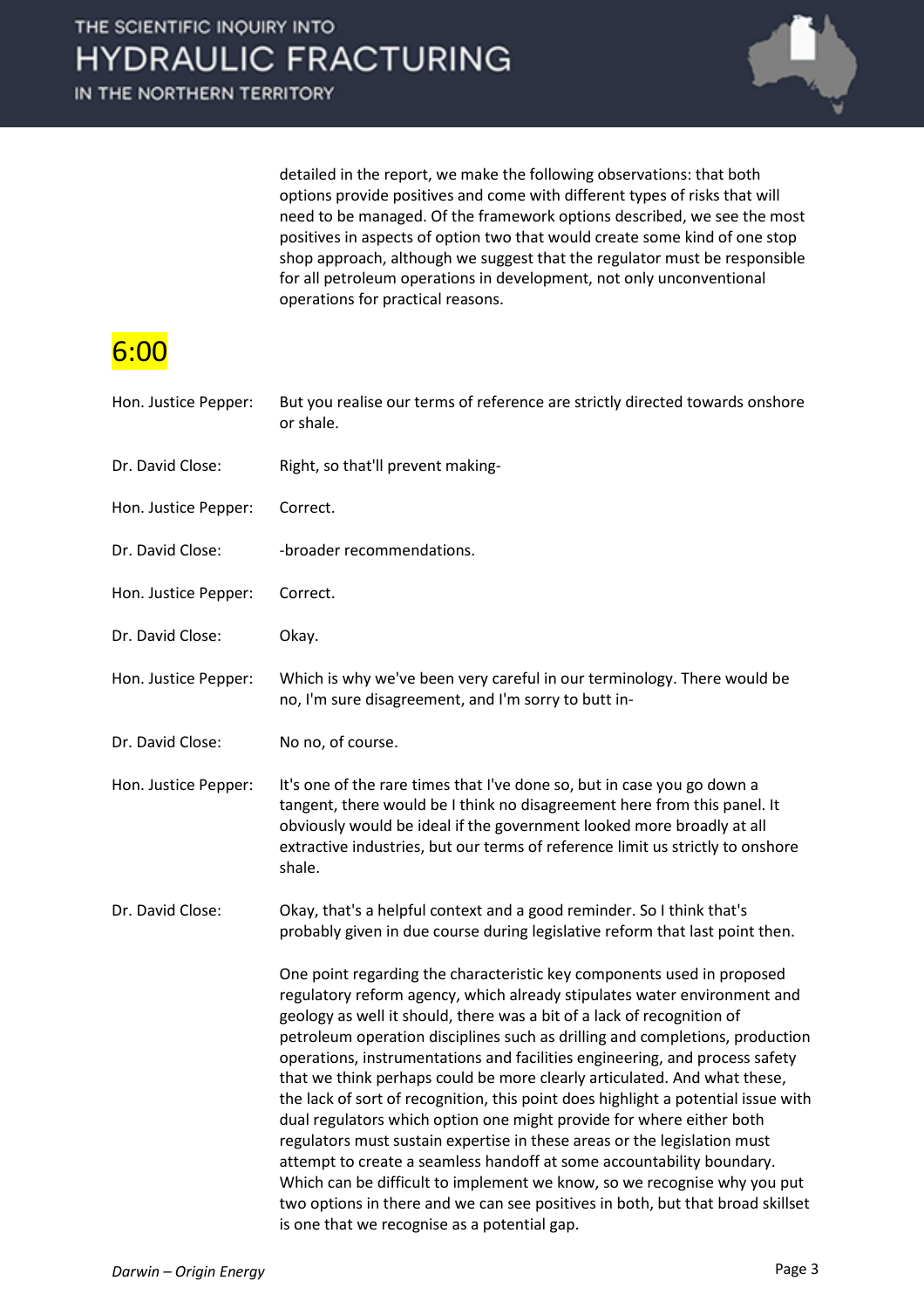

One other point regarding the appropriateness of either of the options in the regulation is that, the quote in here, "The extreme remoteness of many sites and the dispersed nature of unconventional operations will create increased risk on the regulatory framework." We would contend that large conventional fields, for example the Cooper Basin, the Western Canadian Sedimentary Basin, face very similar geographic challenges and are remote, large, and dispersed similar to what potentially in the Northern Territory, depending on where it was in the Northern Territory, could be, and that the regulators in those jurisdictions are effectively ensuring compliance. A small point.

Importantly, both options discussed in the draft final report allow for an objective based approach to regulation, which we believe will lead to the best overall outcomes. And however, as Origin has previously submitted, we do accept a prescriptive minimum may be appropriate in certain circumstances. But in general, prescriptive legislative requirements are very unlikely to be optimal across the entirety of the Northern Territory with such a range of physical geographies, geological variations, and climate patterns. And for example, a few examples of this, enclosed water tanks for storage may not be appropriate for all environments all the time and therefore we see that shouldn't be mandated. Anyways, we'll talk in a bit more detail to this. Pad space in prescription, particularly when we find that a linear rather than area basis could potentially decrease overall efficiency of a development and require a greater overall footprint. If minimum spacing is prescribed, an area based approach, which we presume, and it was a presumption that it would achieve the same objectives of the panel, is preferred as it recognises the asymmetry of pad spacing associated with the fact that wells are drilled directionally off a pad.

Finally on prescription, the requirement for all environmental baseline and monitoring data to be made public in real time we consider overly prescriptive. But in stating that, we do accept and support transparency in reporting as an objective principle. What we would suggest is that appropriate disclosure and reporting should be fit for the purpose of the project, environment, potential receptors and data type. And specifically to ensure quality and easily interpretable results, regular reporting is likely to have higher public benefit than a continuous stream of data that has not had any quality assurance or interpretation. We do accept the requirement for independent audit or to make sure the full raw data are available by request might be required to ensure prohibitive data collection and reporting. But in terms of interpretability and use by the public, regular reporting of high quality is preferable to a continuous stream of digits that are pretty difficult to interpret for most people in the public domain.

As the current largely objective based act, base and base directives can be introduced as required and this could assist with the swift implementation of selected recommendations to allow activity to recommence if the current moratorium is lifted following this scientific inquiry. By continuing exploration and appraisal activities under the current act, operators in the Northern Territory government can continue to acquire baseline environmental and geological data as envisaged in the draft final report.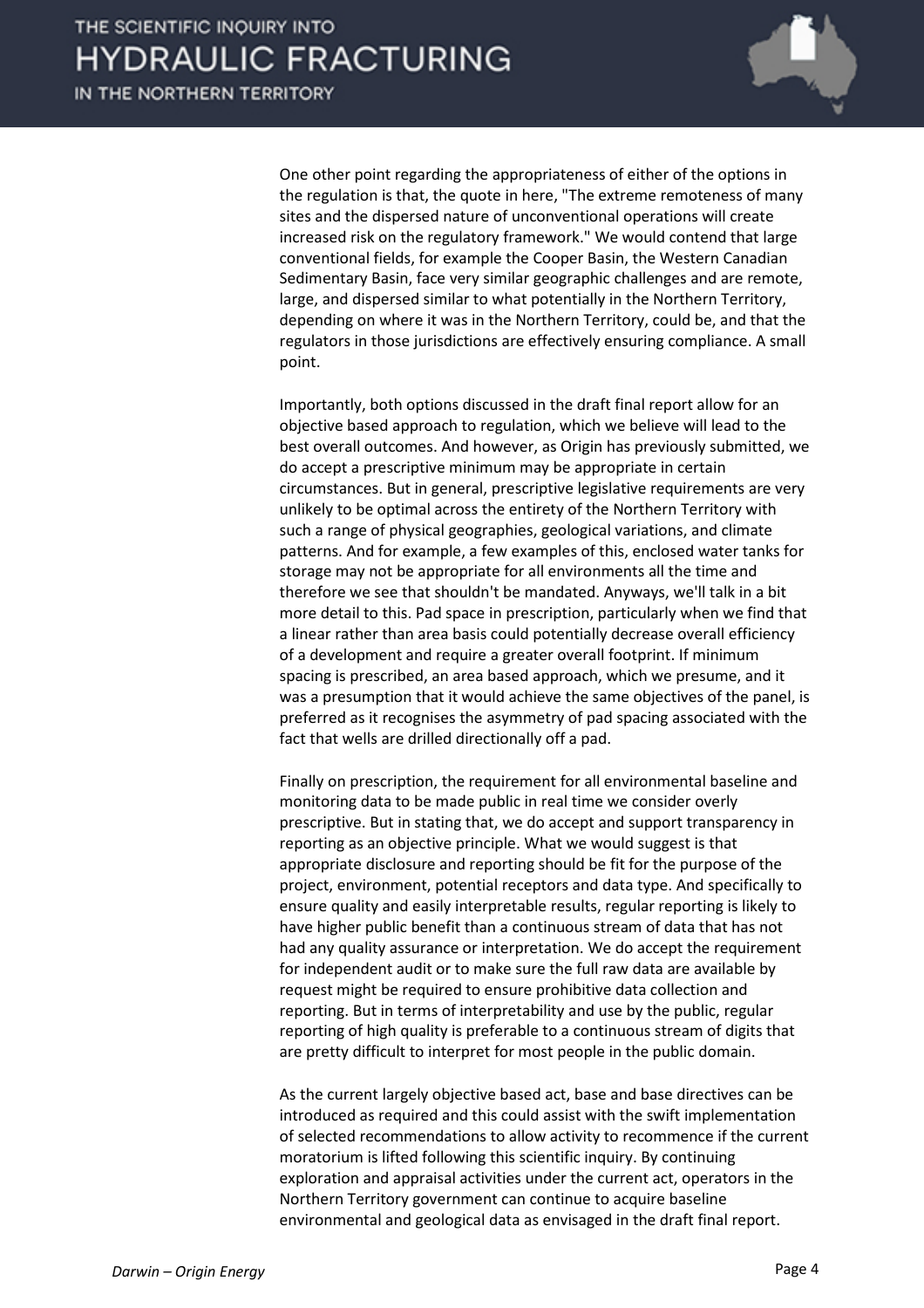

These data will be critical to ensure development projects, if ultimately proved viable through exploration, appraisal and piloting, can be progressed responsibly and without undue timing pressure on environmental stays and approvals. So we would like to keep going with the activities we've got proposing.

A little bit more on timing which we've touched on a couple of times. We wanted to comment on the timing of regulatory reform project progression and estimating time to project ramp up, if it is successful in the exploration phase, and where the approval of production licence falls in that process, and some comments that relate back to section 14.3 and the flowchart in the draft final report. The flowchart admits a sufficiently substantial number of key steps that we thought we'd comment on it to give a bit more basis to why it would take such an amount of time after a production license's been granted before any serious activity would commence. We're currently in the NA phase as we've spoken about and the activity that's currently proposed is exploration appraisal activity.

It will take a number of years of that type of activity to inform an optimal piloting strategy, which will also likely be multiyear. At some point during the exploration appraisal or piloting phase, it's likely that the exploration permits that we operators currently hold will transition to either retention licence, which come with certain tenure conditions, or a production licence if sufficient confidence can be justified to the regulator. And if you do get a retention licence and want to proceed at some point in the future, it transitions to a production licence on application. Once a PL, production licence, is confirmed there are still many key steps, each which likely take multiple years to conclude but some of which can be progressed in parallel.

And some of these activities, substantive activities, include detailed field development planning, detailed project planning and costing, pre-front end engineering and design i.e. pre-feed, and then feed work. That's critical, and there would also be negotiation of production agreements with traditional owners, negotiation of compensation and access agreements with pastoral leasees, heads of agreement and ultimately gas sales agreements with pipeline companies and gas buyers that will be critical commercial negotiations that would likely be very substantive. Environmental impact statements, including any necessary EPBC referrals, social impact assessments, all of which if successfully completed support a final investment decision which would then be followed by contract tendering, review and award, which would likely be a substantial amount of time for the project ramp up.

Ultimately, final regulatory approval and outline of conditions once all of those pieces of the puzzle are in place. So then substantial underground activity could occur. So at least, and it's difficult to predict, but we would say at least three to seven years after the grant of a PL in almost all realistic scenarios before you would be ramping to allow or consider a large scale development activity as per our previous submissions.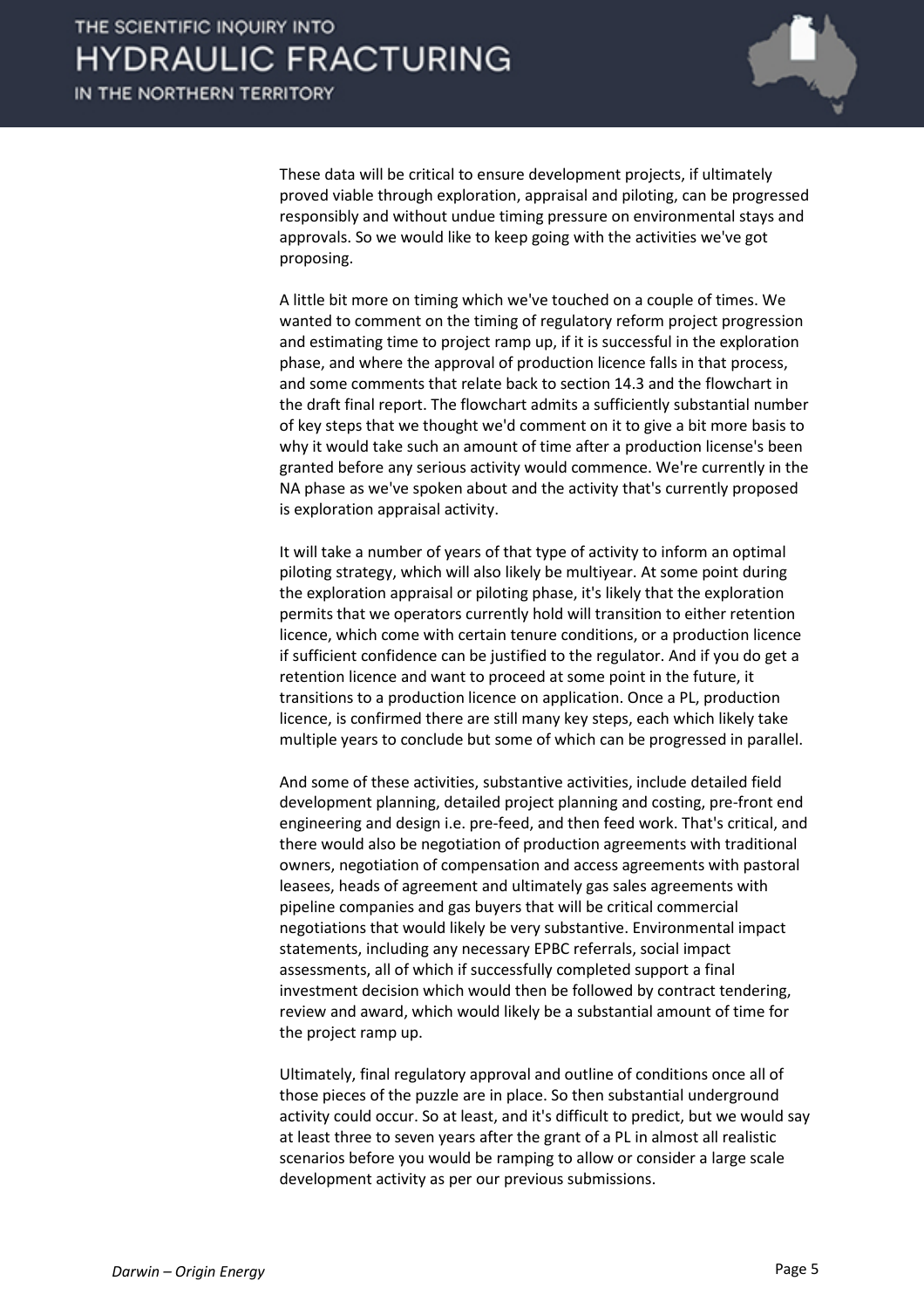

So I think the point of this, partly, is again relating back to production licences which can occur and be granted quite early in a project life. Part of the Northern Territory tenure management system rather than some kind of final project sanction, and they need not be linked to regulatory reform timing. Just continuing with the regulatory reform and compliance piece, in addition to the extensive discussion of potential future models of regulation in the draft final report, there's also an extensive discussion regarding the schedule as a regulatory tool and also industry compliance with regulations ... Excuse me. For example, a quote from section 14.3, "The schedule has been described as an ineffective regulatory tool." I would like to talk through the process of the approval of the Amungee NW1H hydraulic fracturing stimulation in 2016 to both show Origin's compliance, but also illustrate that the existing act, schedule and other regulatory guidelines, provide for a comprehensive approval process for individual or small scale activities.

In section 14.7 of the draft final report, the following is stated: "But the requirements of the petroleum environment regulations can be readily circumvented by gas companies. An example of this was Origin's Amungee NW1H well." So as I read the draft final report and sort of soaked in that really, found a bit confronting frankly, because the above statement suggests that Origin attempted to circumvent relevant regulations in its application. I can personally attest that this is categorically not the case, and I want to be able to discuss or ever intentionally or even considered that we were circumventing any regulations. And I'll go a bit further into detail and provide some more detail in our written submission.

Origin was formally advised by the CEO of the Department of Mines and Energy directly to our managing director in Sydney, so straight to the top of our corporate structure, that existing environmental management plans or EMPs such as Origin's EMP for the hydraulic fracture stimulation which was submitted substantially before those regulations were introduced in July 2016 would be considered current plans as far as the new regulations were concerned and there would be a window up until December 1st of 2017 under which current plans would continue to be valid such to provide a time to transition to the new regulations. And we, from the date of that letter, had confirmation that our applications would be assessed against the current regulations and were very clear on that and continued down that path.

It is worth knowing that we voluntarily or at the request of the DME provided the information required to bridge the gap between the preexisting and updated regulations, primarily providing full disclosure of all additives in the stimulation fluids and providing a summary EMP for public release on the DME website. We had absolutely no issue complying with those changes even though obviously it was a somewhat voluntary process because the old regulations didn't require it. The timeline of approval under the current act of regulations demonstrates that it's very difficult to change regulatory requirements overnight, and of course if there's some reason they are manifestly unsound and for safety reasons you would expect overnight compliance we'd change, but in this instance where it was mostly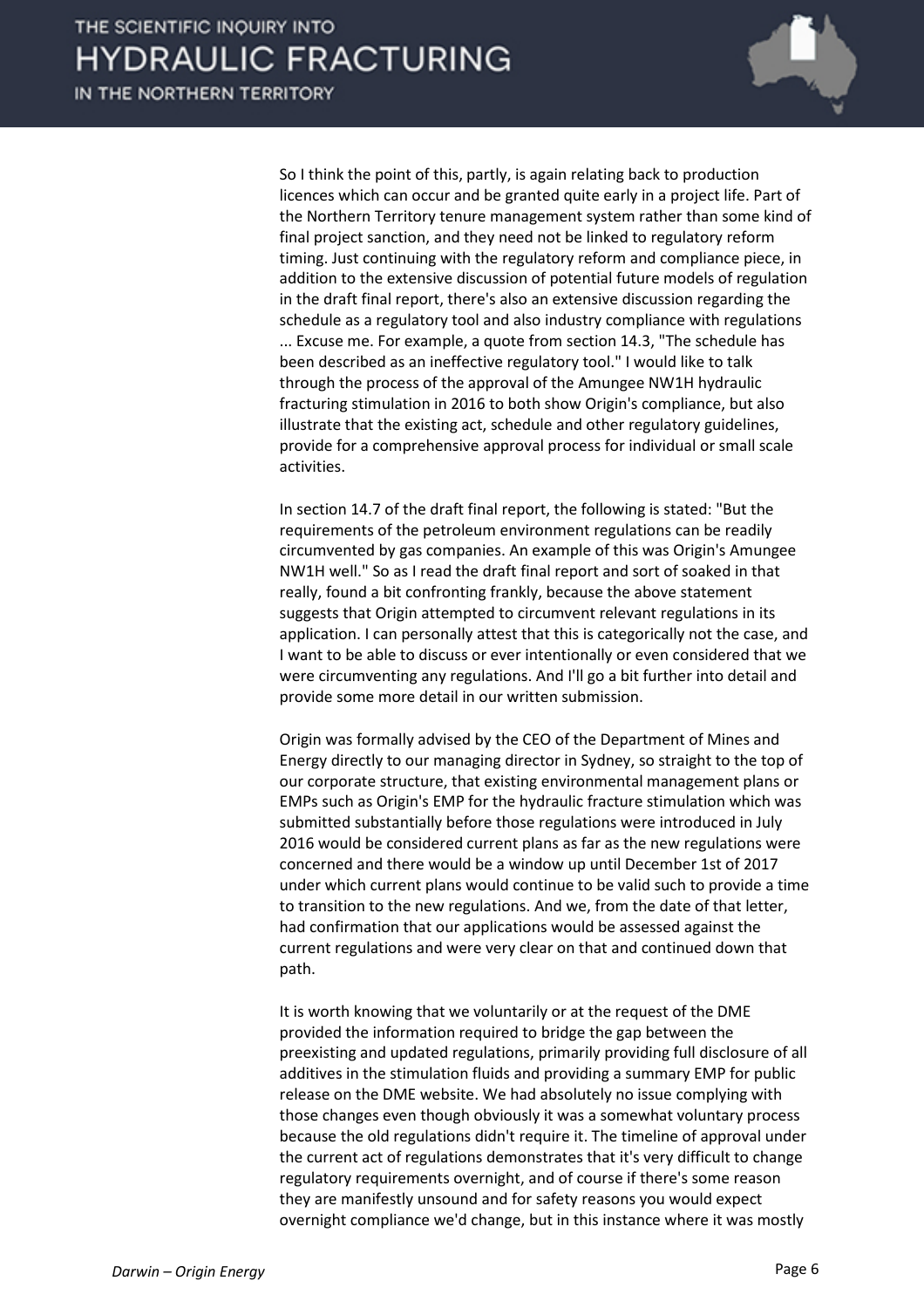

around reporting and changes of approach, we'd consider that it was very normal to continue under the EMP that we had been drafting and finalising for some months rather than immediately in the space of a day in the middle of an operation to transition to some different regulatory requirement. It was not because the previous ones were manifestly unsound for safety or environment reasons.

The process of approval for the hydraulic fracture stimulation ran for many months before the final approval, and it should be known drilling of the well was approved and executed previous calendar year, so it was a multiyear process in totality. External approvals required review by the Department of Mines and Energy at the time, other territory government departments, and the environmental protection agency. And this of course is all additional to the extensive internal reviews and assurance that is undertaken by Origin as a matter of course. I would point out that the final approval was also conditional on a successful pressure test, which was reviewed by the department prior to the final approval. So even at that final step, there is "If your pressure test exceeds these requirements, then you have met the conditions to proceed with the activity."

And we do recognise the broader intent of this section of the draft final report was to point out that the current acts allow some discretion to be applied broadly and that could erode public confidence in the regulator and its processes, however we believe this point can be made without impugning Origin's reputation and we respectfully request that the suggestion Origin circumvented regulations is reconsidered in the panel's final report. With that I'll pass to Alex, who's going to talk a bit further about drilling codes and practise and specifically category nine wells in the draft final report.

Board Members: Thank you very much David.

Alexander Cote: Thank you for allowing me to speak today. I would like to discuss recommendation 5.3. recommendation 5.3 reads that "In consultation with industry and other stakeholders, the government develop and mandate an enforceable code of practice, setting up the minimum requirements that must be met to ensure the integrity of onshore shale gas wells in the NT. This code must require that all onshore shale gas wells, including exploration wells constructed for the purpose of production testing, be constructed to at least a category nine or equivalent standard with cementing extending out to at least the shallowest problematic hydrocarbon bearing organic carbon rich or saline aquifer zone."

> Firstly, let me say that Origin supports a code of practise setting out minimum objective based well design standards. As noted by Origin and reiterated by the panel in the draft final report, the most effective way to ensure this objective is to require that the surface casing is set below the aquifer and that the top of cement is above the shallowest hydrocarbon bearing zone. Origin in principle would support the development of a code of practise that would ensure such risk mitigating well design requirements are in place for all new oil and gas wells. Origin does not agree with the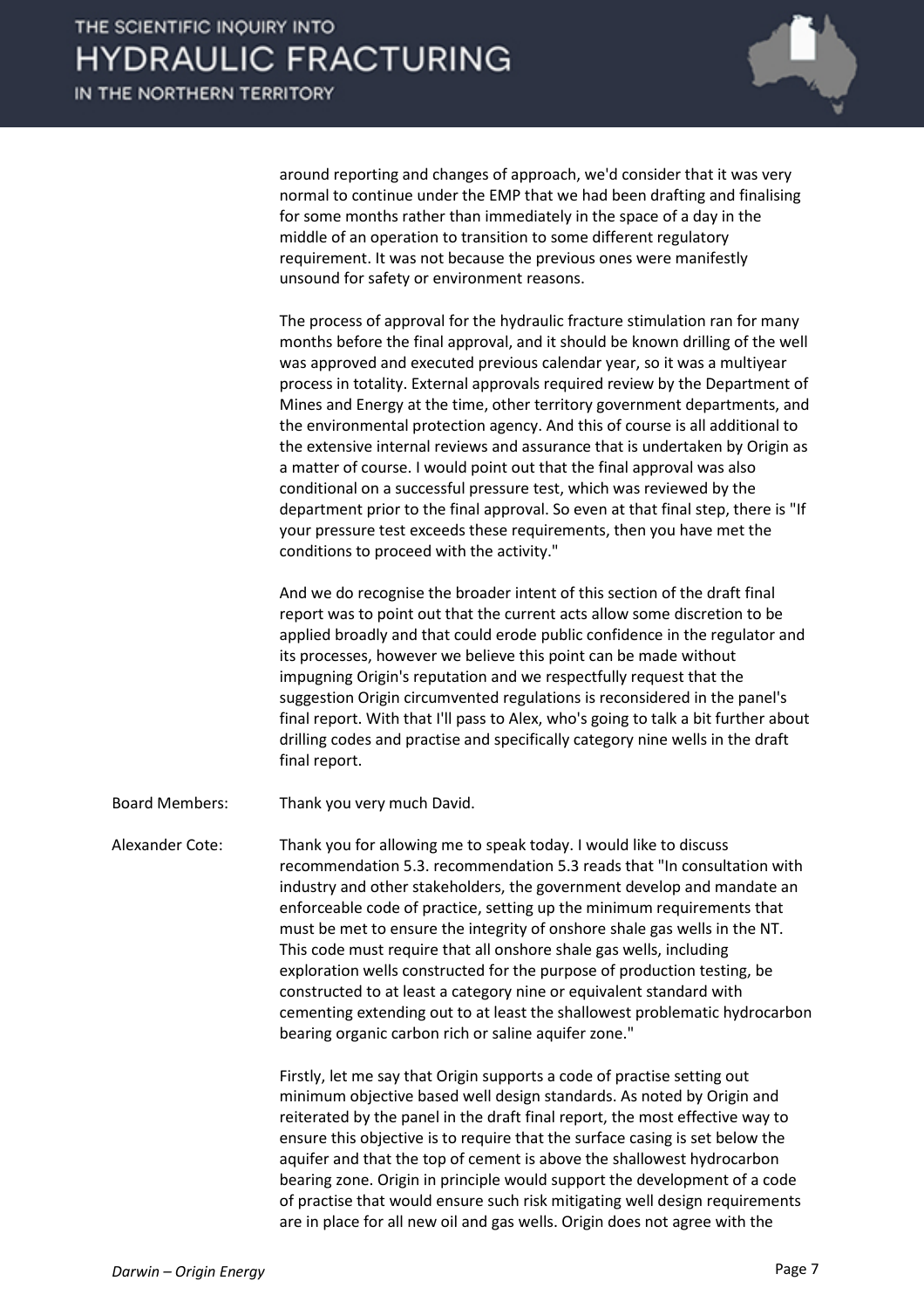

panel's recommendation that all future shale gas wells be designed to a category nine standard. This is overly prescriptive and requiring an individual standard across all wells may not be appropriate for all targets and all basins.

The aspect of this recommendation that Origin does not agree with is the fact that category nine wells need to be constructed with an intermediate casing string. The need for an intermediate casing string for the Beetaloo wells is not driven by well integrity considerations such as preventing fluid migration. The need for an intermediate casing string is driven by safety and operational factors during the drilling phase. The most important consideration is ensuring a sufficient kick tolerance. Secondary considerations include ensuring adequate hull stability, minimising differential kicking, and addressing directional drilling concerns. The Beetaloo wells drilled by Origin required an intermediate casing string due to our internal well construction requirements specifically around the need to maintain an adequate kick tolerance for each well based on the respective target depths and predicted formation properties.

Although Origin's exploration wells to date in the Beetaloo have met the category nine definition, it is possible that other targets such as the Kallang formation could be effectively drilled and fracture stimulated with a different casing configuration while still maintaining redundant barriers and meeting Origin's internal drilling and completion standards.

David has given several examples of how prescriptive and objective based risk mitigating frameworks may lead to different outcomes in his earlier section. I'll provide an additional example of where I believe an objective based framework would result in a more optimal result than prescriptive one would have. As stated several times, all of Origin's wells drilled in the Beetaloo, Kalala S1, Amungee North West 1 and 1H and Beetaloo West 1 meet the category nine well requirements outlined in the draft final report. Prior to drilling these wells and as a part of Origin's groundwater risk assessment, Origin considered the risk of cross flow between two shallow potable aquifers across the permits. This risk was reviewed in detail as the NT objective based regulations prohibit aquifer cross flow regardless of environmental consequence. This particular portion of the risk assessment has drawn media attention of late and has been interpreted as Origin willingly accepting the risk of aquifer cross flow between shallow potable and deep saline aquifers.

This is not true. Firstly, the risk was concerned with the cross flow between shallow potable aquifers. Secondly, this risk only exists in certain areas within the Beetaloo basin. Lastly, the risk matrix that was commented upon by the media reflects the risk without the implementation of the final controls employed at Beetaloo West 1. The risk of aquifer cross flow between shallow potable aquifers is only present in the southern portion of Origin's permits. As such, the well design used at Kalala and Amungee did not account for this risk. Had the same well design been used at Beetaloo West 1, there would've been a risk of cross flow between the freshwater Cambrian and the freshwater cretaceous aquifers. To mitigate and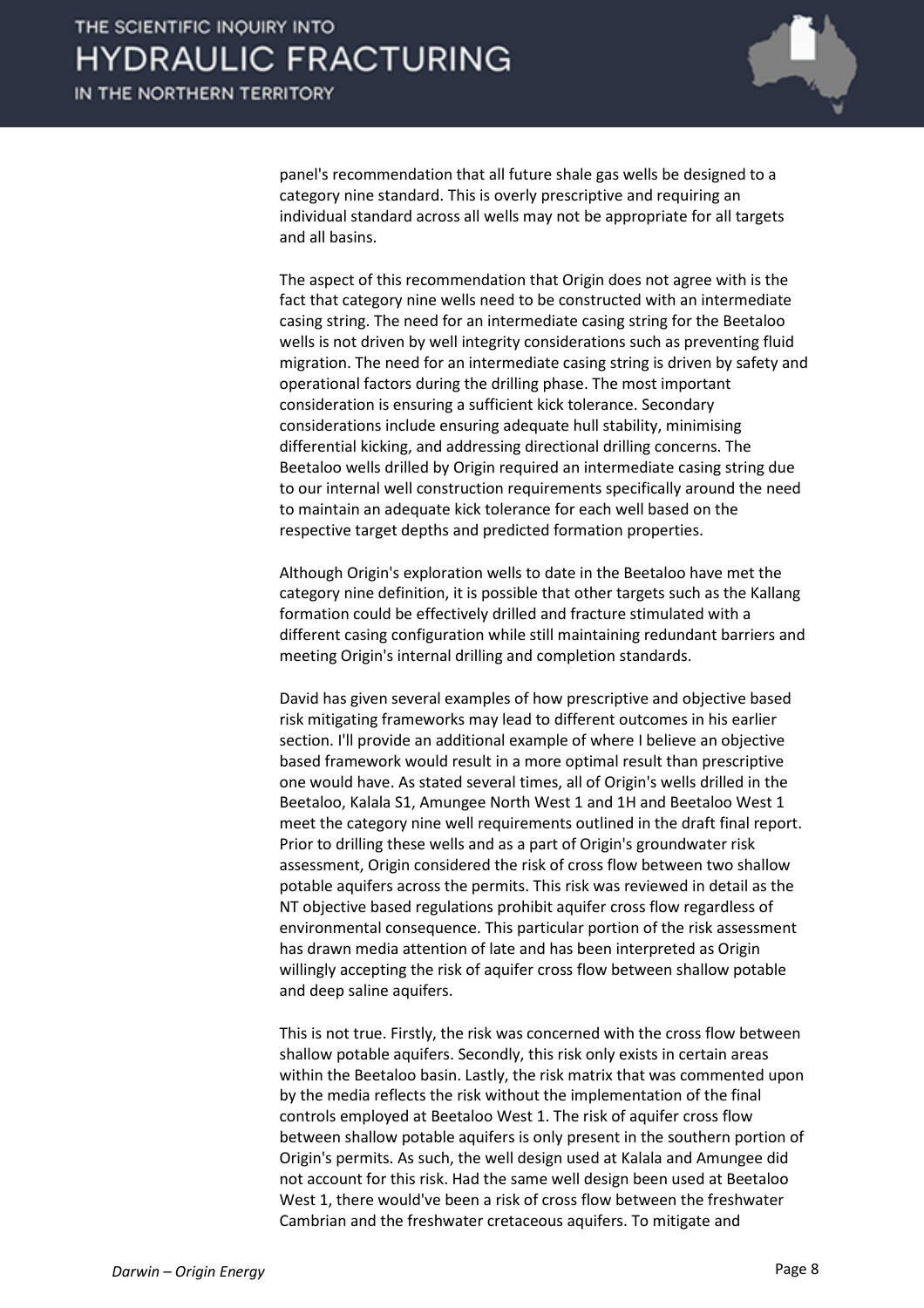

ultimately eliminate this risk at Beetaloo West 1, casing while drilling was employed which allowed the constant setting of casing while drilling and sustained a annulus pressure preventing cross flow between aquifers. A standardised prescriptive category nine well may not have addressed this risk properly.

As forementioned, all wells were designed to category nine standards but only the Beetaloo West 1 design managed to eliminate the risk at hand. This is another example of how objective based regulations will allow operators and regulators to better address regional and area specific risks and we'll submit further documentation to this extent. To summarise, a code of practise that sets out minimum requirements to ensure the integrity of onshore wells in the Northern Territory, whether they are targeting unconventional or conventional reservoirs that include a level of prescription regarding casing and cement placement in relation to aquifers and hydrocarbon zones is supported. However, requiring all wells to be of category nine and therefore have an intermediate casing string is not.

I will now move to some of the integrity testing considerations that were discussed in 5.1. Origin also supports the requirement of integrity testing prior to hydraulic fracture stimulation through pressure testing and CBL, cement bond locks. Origin believes that the focus of this recommendation should be on the confirmation of integrity at high pressures prior to hydraulic fracture stimulation. Once the wells on production, that is, post hydraulic fracturing, operating pressures are much lower and the best diagnostic tool for a loss of integrity is constant surveillance, not discreet testing. Therefore, the focus should be on monitoring the casing annulus pressures to ensure that firstly, there is no methane or pressure where it is not expected by design, and secondly that all required maintenance is completed to design and schedule. This process of monitoring and surveillance is continuous, and allows for the rapid response to any issue with well integrity and complements the requirements to undertake well head and component maintenance and integrity testing. This is something Origin already does on our Beetaloo wells as part of our internal well integrity management system.

I will now discuss a few things in relation to water management. Firstly, again, Origin supports the majority of the recommendations regarding water usage and water monitoring presented in the draft final report. There are two points that I would like to discuss with you in relation to water management. The first is regarding water allocation and the second is around the requirement for enclosed tanks. As the panel notes on page 326 of the draft final report, it is forecast that even in a high activity scenario such as ACIL Allen scale scenario, the gas industry will be a minor user of water relative to other users in the Northern Territories. To ensure the panel's recommendation regarding a holistic understanding of aquifer recharge, water usage, and strategic water allocation plans are effective, we consider it critical that all water users are captured by the panel's recommendations.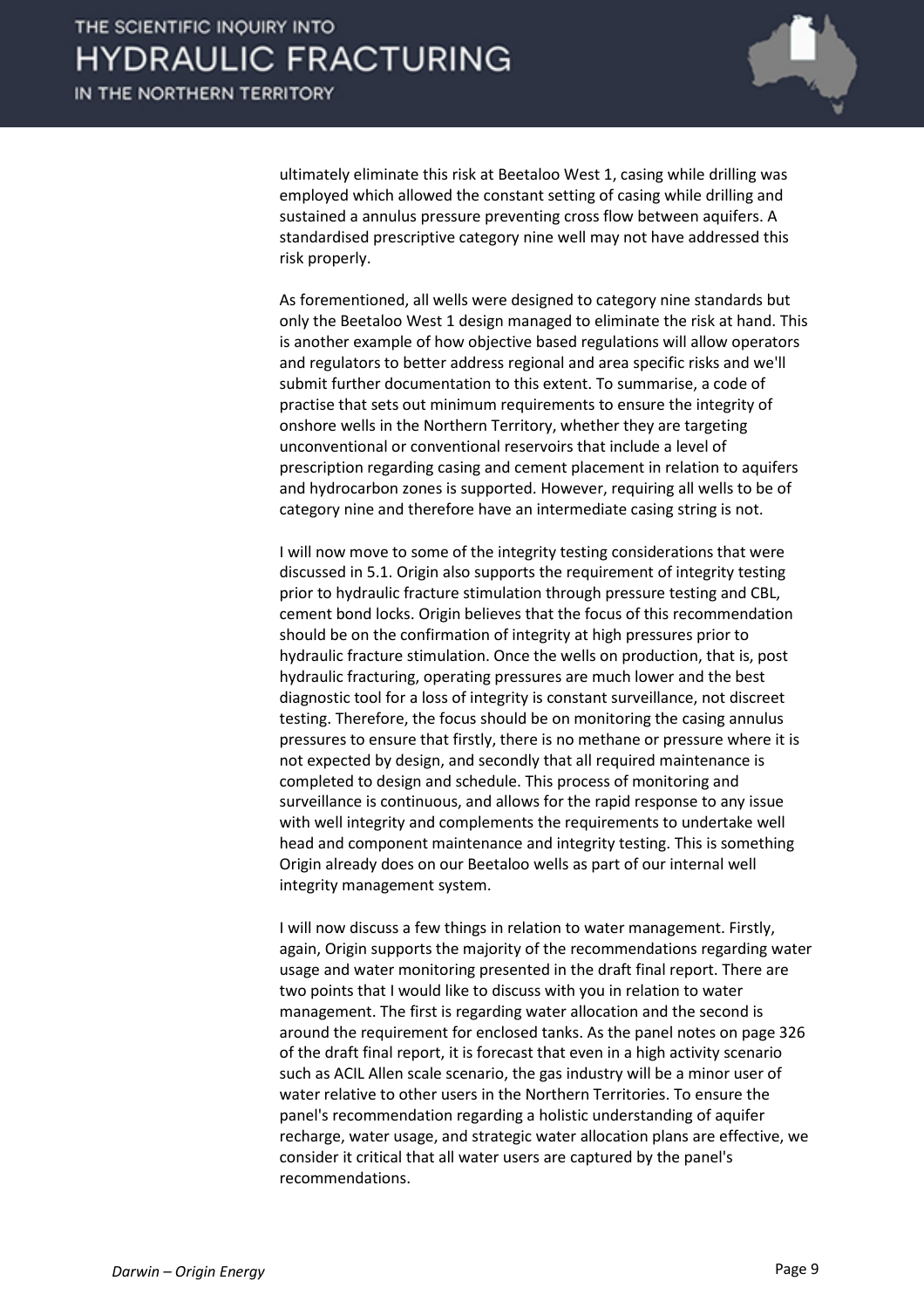

We suggest that WAPS must be pan-industry and not just include in scope the rate and volume of water extraction by gas companies and that regarding make good provisions, there is a greater clarity that only draw down resulting from gas company extraction is a trigger for a gas company to trigger the make good provisions on a gas company.

- Hon. Justice Pepper: Again, I can only repeat what I said before, which is that our terms of references limit what we're looking at.
- Alexander Cote: Yeah, and understood.

Hon. Justice Pepper: Okay.

Alexander Cote: As currently stated, any reduction in water level would be assumed to be in scope for a make good provision. And again, understand the point that you just made. Origin also support the principle of transparency with regards to baseline and monitoring data availability as recommended by the panel. The monitoring program and monitoring wells within the program should be fit for purpose, site specific, and designed in conjunction with the WAP and SREBA that will be required under the recommendations. There will likely be reporting requirements under the WAP and or SREBA, and these would be preferred to prescriptions regarding real time and publicly available, as there will likely be practical challenges to real time streaming of large volumes of uninterrupted and uncollated data directly to the public. We therefore request the panel to maintain an objective or outcome based focus for the monitoring recommendation.

> We also request that an appropriate offset distance is recommended rather than mandated, and again, this should be fit for purpose. For existing bores on pastoral stations, compensation for use of an existing bore or a request for a new bore should be agreed through the land access negotiations.

> Lastly, I would like to discuss recommendation 7.11, and in particular the requirement for enclosed tanks to be used to hold all wastewater. Managing wastewater is fundamental to successful operations in any shale gas development, and Origin supports collaborating with stakeholders to holistically manage wastewater. This recommendation seems to be in part driven by what BHP is currently undertaking in the Permian basin. Firstly, what is suitable for the Permian may not be the correct solution in the Beetaloo. Secondly, I wouldn't consider BHP's practices necessarily to be industry leading, and would refer the panel to the recent JPT issues for a more robust overview of industry leading practices in the Permian basin with regards to water management.

> We suggest that it's premature to prescribe universal standards given the diversity of the environment, project phases, and site-specific requirements that operators could face across the Northern Territory in exploring or developing unconventional gas. Existing EIS processes or the panel's proposed SREBA process will provide fit for purpose and site specific conditions that are appropriate to the operating environment. Specifically, to prescribe that all wastewater must be stored in enclosed tanks is, in our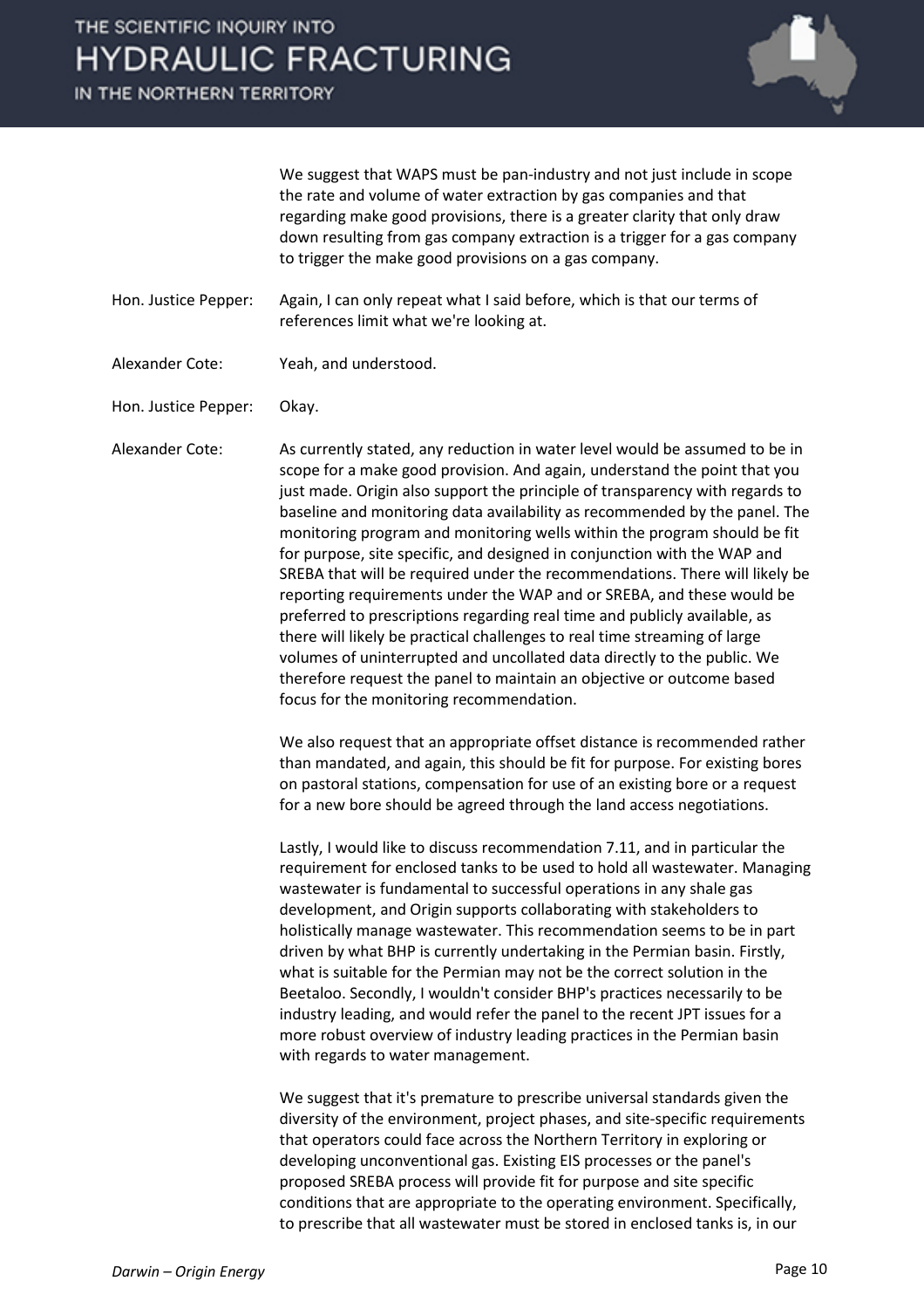view, unnecessary and increases the risks elsewhere. At different project phases, evaporation may be the primary means of reducing the volume of wastewater that requires transport. The land transport of large volumes of would engender different risks than the evaporation of wastewater from above ground.

Double lined ponds were used successfully by Origin at Amungee Northwest 1H, and have been used successfully in similar environments across Australia and internationally. Much of the ability for companies to recycle large portions of flow back water is thanks to the successful construction of double lined aboveground storage ponds such as in areas like the Marcellus and the Montane. The risk of overtopping can be managed, and we concur with the panel's observations in the draft final report on page 139 that design must be based on the maximum probable precipitation event coupled with an appropriate wet season maximum operating level. The amount of free board required, a function of previous and forecast rainfall events, frequency, intensity, and duration, will be different in the Amadeus basin relative to the northern McArthur basin in the northeast of Arnhem Land. And therefore, the risk profile will be different.

Origin supports that for environmentally hazardous wastewater, double lining and constant monitoring of wastewater ponds is a reasonable prescriptive minimum, but proposes the requirement for all tanks being enclosed is not a reasonable prescriptive minimum. Thank you very much, and I'll hand back to Dave.

Dr. David Close: Thanks Alex. A couple of pretty brief sections to summarise with finally. First on strategic assessments, which relates partly to some of the previous discussions Alex has introduced, we certainly agree that strategic and regional assessments are important and clearly a good practise based on experience in Australia over the five or more years, and we support the principle of their implementation. Assessments such as a SREBA will be critical to informing many aspects of multiple recommendations in the draft final report if ultimately accepted. Particularly relating to water, but also reporting and broader environmental baseline data requirements. The details of exactly how a SREBA will interact with existing environmental approvals and other EIS and or EPBC processes will be important to ensure the process is efficient and beneficial.

> And we also note that a SREBA may not be the most appropriate mechanism to complete all baseline assessments. Certainly regional industry wide assessments are suited for many environmental aspects such as public health, groundwater and air quality, however other aspects will likely be more suited to targeted, localised assessments that will most likely be impacted through specific infrastructure placement decisions or factors that aren't necessarily regional such as terrestrial ecology, surface water, fire risk, and so there may need to be a degree of differentiation between what is optimally assessed regionally and what is optimally assessed on a local proponent scale.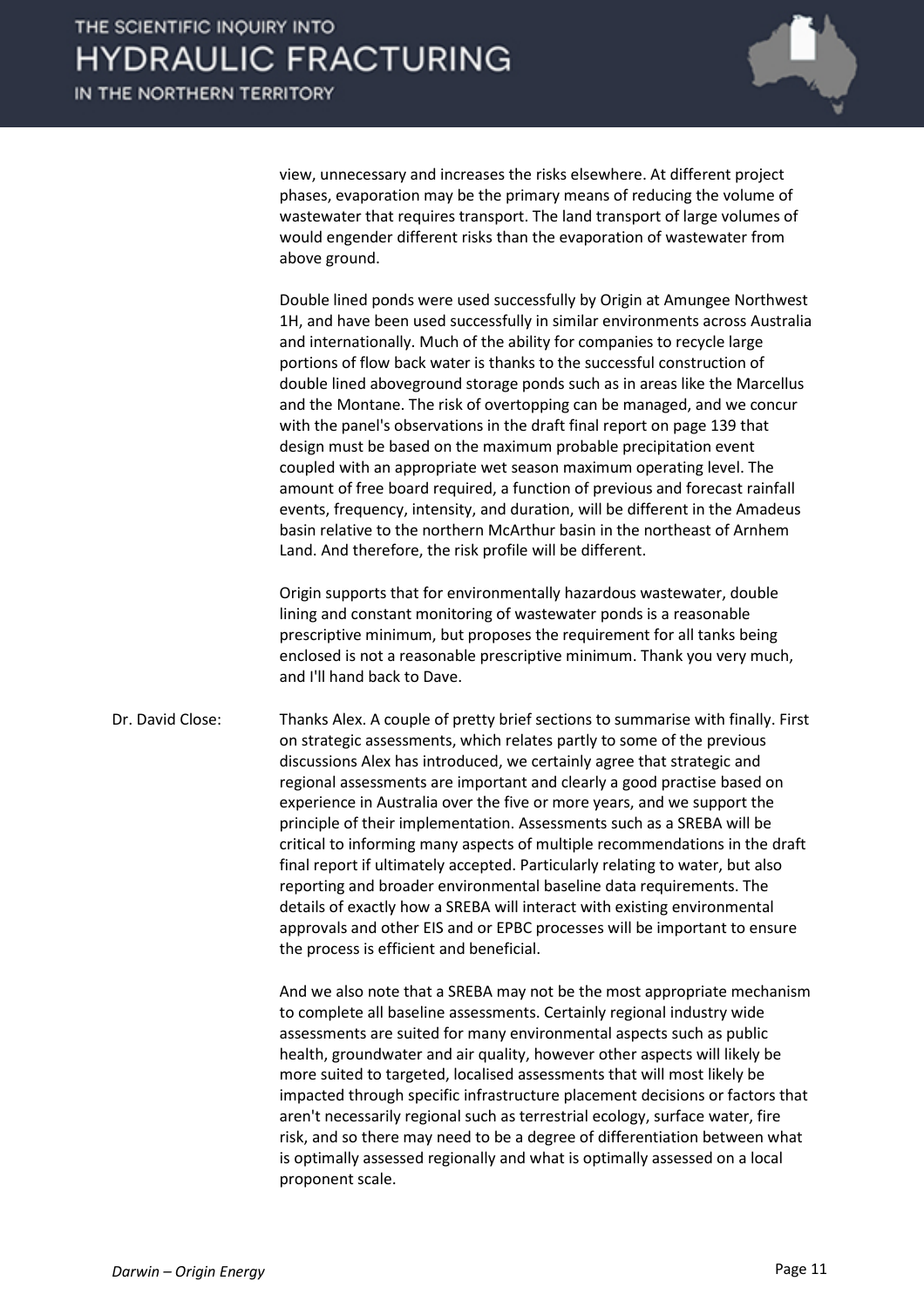

In addition, we'd suggest a socioeconomics assessment that will provide key data if it is localised to a notional project area and a more detailed project scope, and it's likely to be unavailable when a SREBA would be most beneficial early in a project, so there may be some differentiation again there. But again, we certainly support the overall principle and the idea of collaborating with all relevant stakeholders and we suggest that for it to be most effective at scope is the key, environmental aspects of groundwater, greenhouse gas, air quality, and public health. And we think that such a program could be implemented effectively by an independent body with support of the Government and industry, and there's a lot to be worked out in the detail of such models.

Moving briefly to land access and particularly insurance as it does come up consistently as we've observed out of the last 12 months, we'd like to make some brief comments on the land access section in the regulatory reform chapter of the draft final report. Recommendation 14.5 regarding a legislated land access framework is supported by Origin, and we've stated that previously. We're comfortable with that, we know that coexistence between pastorals and the gas industry is possible. It's happening every day in our Queensland operations. Origin concurs that agreements should be appropriate for the phases of the project. i.e likely exploration or exploration appraisal may require a separate agreement to development and production, accept that principle.

Origin has entered into land access grants with all pastoral SEs in the Northern Territory where it's undertaken work as per the current DPII regulation. In these agreements, Origin's public liability insurance is explicitly detailed. However, in addition and what has not always or hasn't traditionally been our compensation and land access agreements is that Origin also carries further third party environmental insurance as well as comprehensive control of well insurance. These insurance provisions, which along with our contracted i.e the land access contract commitments to compensate for any impacts or losses associated with activities ensure the landholders can be confident that Origin is comprehensively ensured for any unforeseen event.

This has been an issue repeated numerous times by opponents of industry, and therefore we wanted to take this opportunity to share publicly that Origin does hold environmental insurance for impacts that don't have a specific and clearly identifiable immediate cause, and there are of course insurance companies that have these policies and make these policies available to resource companies. And it may not have been stated on the record previously, so very keen to make it very clear today. And we can provide more information if there's any specific information requested.

We would request that the panel support the continuation of the existing regulatory process for land access agreements to be negotiated until such time as a comprehensive legislative review is completed that we'll presume will include land access legislation. The current regulations have worked successfully across the Northern Territory with operators and landholders, and there is no evidence to suggest in cannot continue successfully until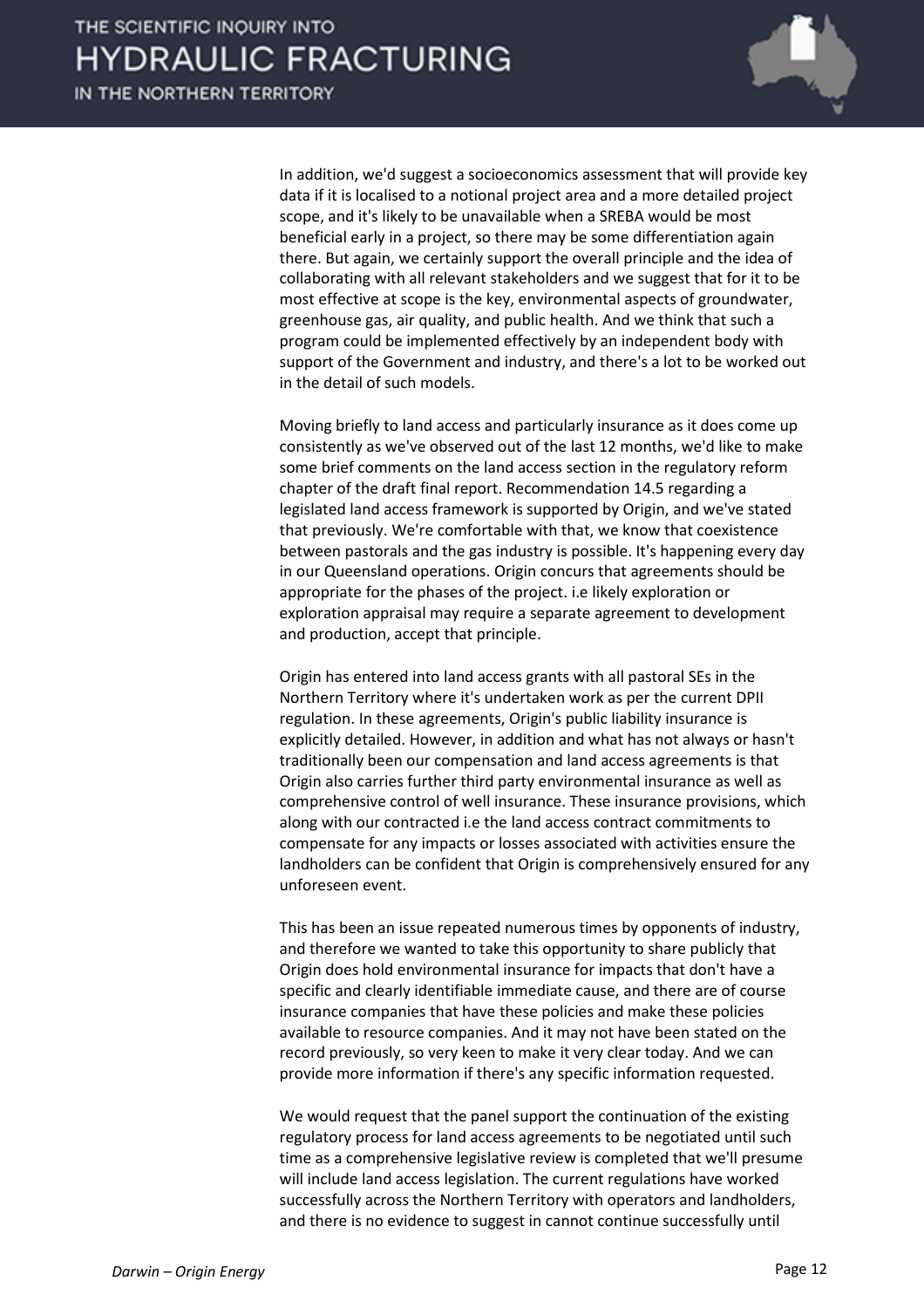

legislation is updated. Without such a continuation, the critical data required from exploration appraisal and baseline studies won't be available.

So in closing, we again commend the comprehensive nature of the draft final report and the research and consultations that underpin it. The report maps a potential pathway forward for the Northern Territory Government to establish the necessary framework for a responsible, well-regulated onshore gas industry if exploration and appraisal ultimately prove successful. We support the efforts to keep legislation and regulation objective based to promote innovative ways of achieving impacts and agree that in some instances, prescriptive minimum standards are a necessary complement to such regulations. We look forward to the opportunity to contribute positively to a legislative reform process while continuing exploration and appraisal and baseline data acquisition in the Beetaloo Subbasin basin if the moratorium is lifted following the completion of this inquiry. And of course, we do that in consultation with host traditional owners and impacted landholders. Data from the exploration activities and baseline studies will inform a thorough assessment of environmental and social risks and allow preventative measures and mitigation planning to be developed.

And for the benefits to the local traditional owners, pastoralists and broader Northern Territory community has to become clearer and be more clearly articulated than it can be today in such an early project phase. Such activity will remain small scale for a number of years and can be successfully undertaken under the existing acts and regulatory regime. And ultimately, if a project is able to successfully proceed, then gas production from onshore Northern Territory could support Australia's domestic and export gas requirements and contribute to our decreasing reliance on more carbon intensive fossil fuels as the Australian economy transitions to a low carbon future supported by renewable energy storage and responsibly developed natural gas.

I'd like to thank you all for your time, and of course we're happy to take any questions the panel might have.

Hon. Justice Pepper: Thank you. Yes, I'll start this way and work my way down this time. Yes, Dr. Andersen?

Dr. Alan Andersen: Yeah, I have, thanks very much for your presentation. So I've got a couple of questions for Mr. Close. And the first one refers to the draft recommendation in our report about mandating a minimum distance between well pads. And of course, the context of that is addressing public concerns about an industrialisation of the landscape and you know where we're coming from. And so I've heard what you say about the importance of having objective based versus prescriptive based regulation, and I see where you're coming from there. The problem here though is when the objective is so highly subjective, which amenity is as we talk about in the report, it makes it really difficult to not think about having some sort of prescription. And you said in both your written report and today about if there were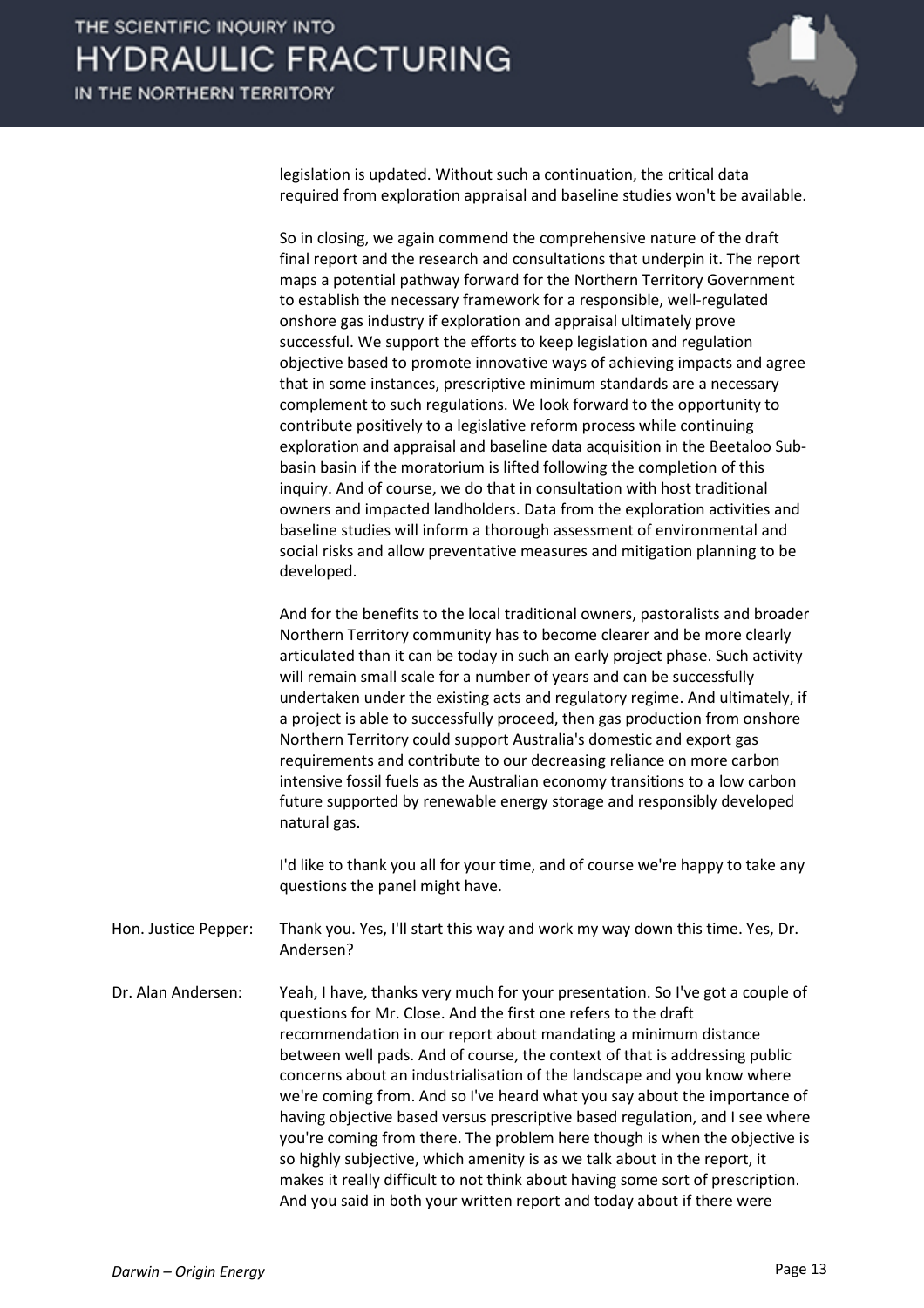

some prescription you'd prefer sort of an area based approach rather than a distance based approach, so I've got a couple of questions related to that.

And one is, so we've put out a figure of two kilometres and you talk about how that might unduly interfere with operations if there's some sort of geological anomaly or something like that. Could you give us some examples of how that might play out given that you can have wells coming from two places?

Dr. David Close: It's very possible that two kilometres might interfere with a pad placement in a development, and it's possible that we could, not fully knowing what the layout of the pads may be in any given geography, that we wouldn't know what consequences may flow from that. And I think would be potentially manageable. The example that we referred to is if for instance there's something near the surface that prevents you drilling both directions where there was some sort of water course or sinkhole system in the carbonate and limestone or so forth that you don't want to drill directionally through or if there is some uncertainty on the location of faults, you want to set both the directions of drilling away from an offset from that location. You may way go with two pads to be more confident about avoiding other risks that are discussed throughout the report, and then of course we're aware when we do this planning, so in that instance there may be.

> And they're exceptional ones we're coming up with but I guess the point being that if it's a strong recommendation then you must show strong cause as to why you would ever not comply with it, then you would be able to make a case to say "Well in this instance, the overall risk mitigation is most effectively done by what we're proposing here and we don't think, because in this instance it's away from the road, it's unlikely that occurring also in a place that directly impacts amenities," so you manage the combination of amenity, geo-hazards, prescription around pad spacing to provide a holistic overall minimal footprint, and so it is very likely to be able to comply with that two kilometre without impacting most notional design developments, but there could be instances where if it was mandated, there's no flexibility, the unintended consequences may be an increased other risk which was not the original intent of the prescription.

- Dr. Alan Andersen: And then your preferred option of having an area based, could you clarify what would you use as the area? So if we're talking about an X number of wells per area, the whole development area, you mean the whole-
- Dr. David Close: Yeah, well if we take the two kilometres spacing, somewhat logically it sort of defines a four square kilometre surface footprint. If you could have two kilometre that direction and this direction, so in fact that would be equivalent in my mind unless you're thinking about differently to a four square kilometre prescription, that would be much, that would be more likely to be manageable because we do have an asymmetry to the amount of surface area or subsurface area to be more specific that we cover, because our wells will likely drill out to three kilometres in a specific direction but unlikely drill out three kilometres in the opposite direction because that would be a very inefficiently drilled pad. You'd spend a lot of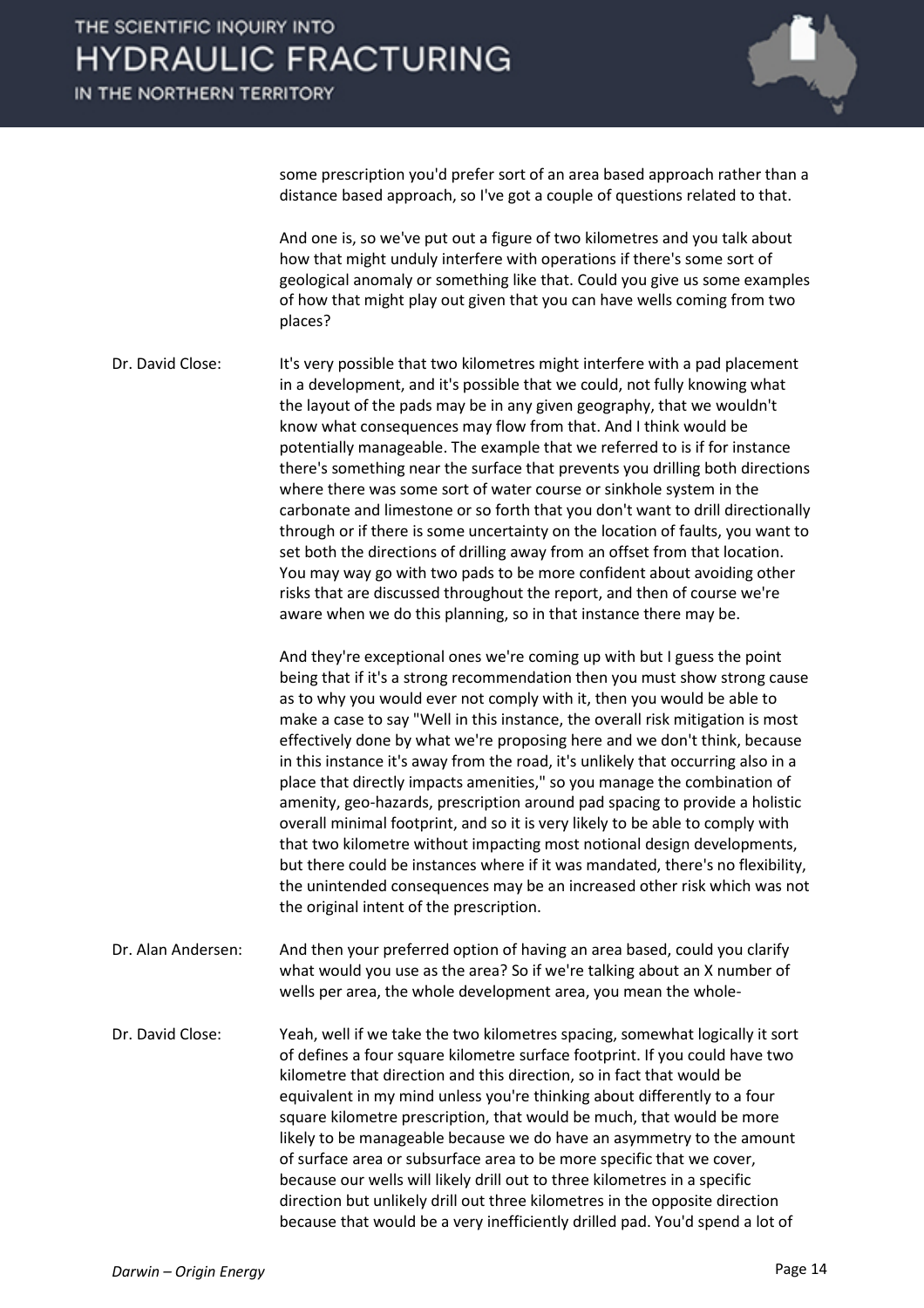

time drilling at a high angle through overburden, not target, so more drilling time, lower productivity, less time in the reservoir for the same amount of surface footprint, so we tend to drill much further in this direction than we do drill out to maximise the overall efficiency of the development.

So there's a natural asymmetry. We don't, there have been some propositions that it's a spider type, we just go in any direction. It's a very clear bi-directionality of almost all unconventional pads. Certainly in the stress environment we anticipate in the Northern Territory there will be a strong bi-directionality to our drilling, and therefore we will have a greater distance in one direction than the orthogonal direction so a surface area, which I would assume meets a similar amenity and avoids over industrialisation would have a higher density in one direction than another, so that's what we're trying, I'm not sure if that's a clear description but that's what we're trying to get across.

Dr. Alan Andersen: Thanks for that. And then my second question is to do with weeds. And so in your written submission, you expressed some concerns about the recommendation of having a dedicated weeds officer. And one of the issues we've discussed and talked about in our report is that weeds are going to be a particular issue for development throughout most of the NT landscapes because they're so largely undeveloped, so few weeds in them, and there's going to be an awful lot of traffic coming from outside potentially bringing weeds in. And so that's why we've put as a draft recommendation about the need to have a dedicated weeds officer, because the areas are so extensive that unless you have some very intensive monitoring, you're just not going to pick up weeds before they cause a problem. And so in your written submission, you talk about it'd be much better just to leave it to the management plan and have it more objective based. But I just want to ask you, what situations could you imagine where you wouldn't need a dedicated weeds officer to play that role?

Dr. David Close: Yeah, it's the specificity of it is possibly maybe just where there's a break between what we consider ... Because I think it's an absolutely vital thing to be considered, and again I know it would be area dependent and there are some areas where on our permits there are already weed issues that have been there for some years. There is already a lot of cattle traffic, movements, car movements and so forth, it's not an area that's undeveloped. So in some areas, it will have a different risk profile than others. We would consider that basic hygiene around HSE to be the responsibility of every staff member, particularly when you put it on a safety. There is, although we have HSE dedicated officers every single person is trained and informed about safety considerations to do with our operations with critical environmental where it is also very much a environment of speaking out about it, trained and know how to be compliant.

> So I suspect there would be many people that in their position descriptions would have a responsibility of ensuring compliance with any specific conditions related to weeds, but the specificity of having ... So maybe it's a second hat on a roll as a HSE advisor or the many roles we would have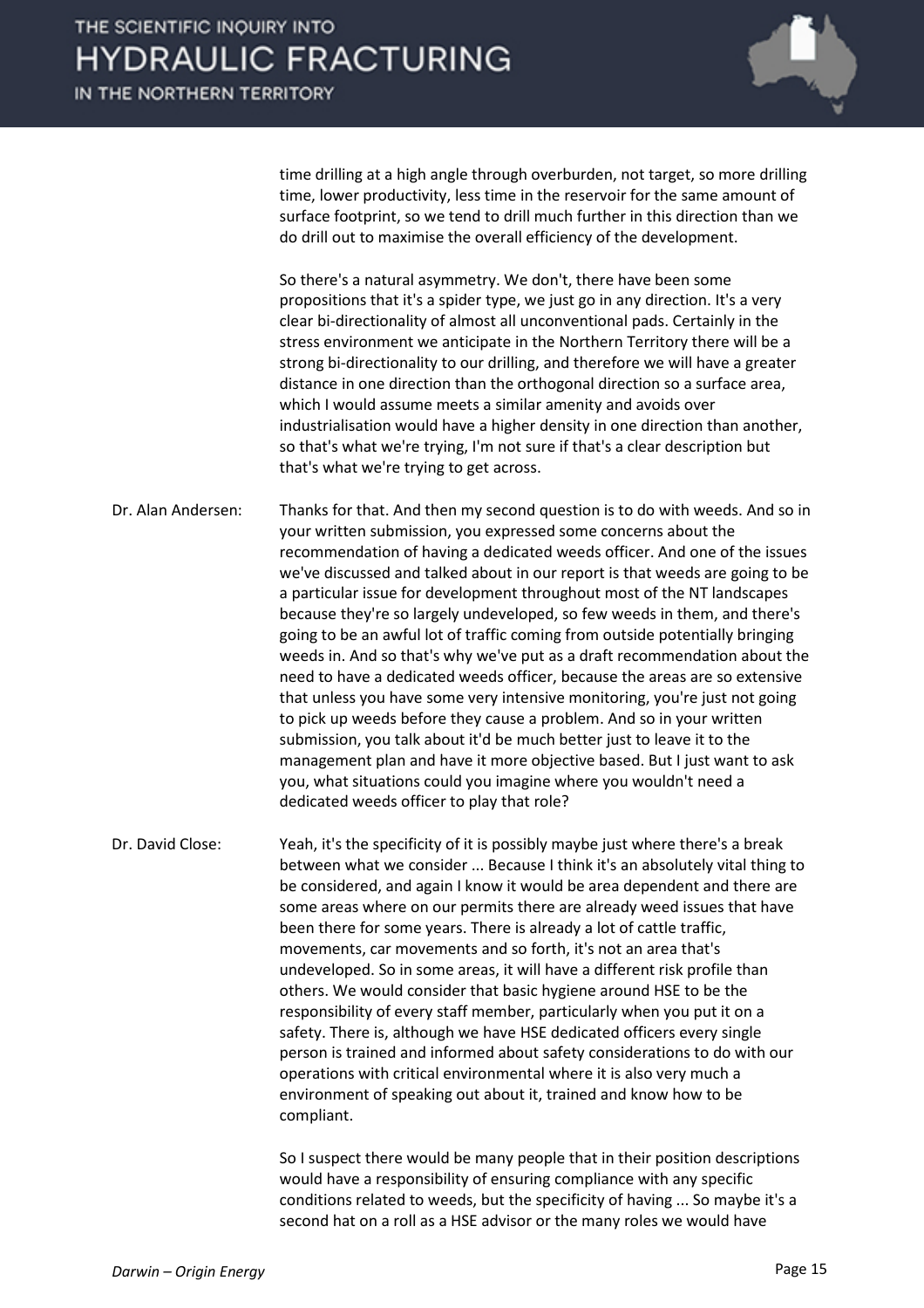

ensuring compliance with conditions, but it's struck out as a departure from the overall objective based recommendations around needing to achieve a goal, as to be prescriptive about a role. And so we made specific comment on it because of that level of specificity and not because we disagree with the fundamental principle of ensuring that weeds are managed effectively. Is that ...

- Dr. Alan Andersen: Thank you.
- Hon. Justice Pepper: Yes, Dr. Ritchie.

Dr. David Ritchie: Thank you Mr. Close. I heard you say that where you've not commented specifically on our recommendations that you've either accepted them or would like to wait and see how they might be implemented before commenting. Is that a reasonable interpretation of what you said?

Dr. David Close: Yeah, that's what we're trying to say, yeah.

Dr. David Ritchie: Can I take you through just a couple just to just see which category they fall into? Because just to say chapter 11, are you waiting to see how a specific recommendation like that you be required to get authority certificates to implement it, or would you say you support that?

Dr. David Close: Sorry, I missed the key element of your question there. Would we ...

Dr. David Ritchie: The question is that there are some recommendations that are very specific. One of them is that you be industry required to get authority certificates for work. Is that one of the recommendations that you feel is kind of, you're okay with, or is that one of the ones that you're waiting to see how it might implement? And my point being it's a pretty straightforward recommendation.

Dr. David Close: Yeah. I mean, we do it as a matter of course and don't anticipate changing that. There's a space of, particularly with NLC and the AAPA where we think it's most appropriate for the existing body to have strong representations to probably provide feedback. We certainly don't have any, we didn't specifically comment, we don't have any in principle disagreement with it.

- Dr. David Ritchie: I guess it's that you said you either accept it or you're waiting, my question-
- Dr. David Close: Yeah, no we're not waiting on further policy.

Dr. David Ritchie: Okay, so you're happy. I'm looking just to be able, as we finalise to be able to say. If you say you're okay, I'll write down, "David Close, said he's okay with it… (crosstalk)

Dr. David Close: With our NLC or AAPA counterparts, we haven't consulted with them on that specific chapters. We would probably defer to them, but we have no internal issue.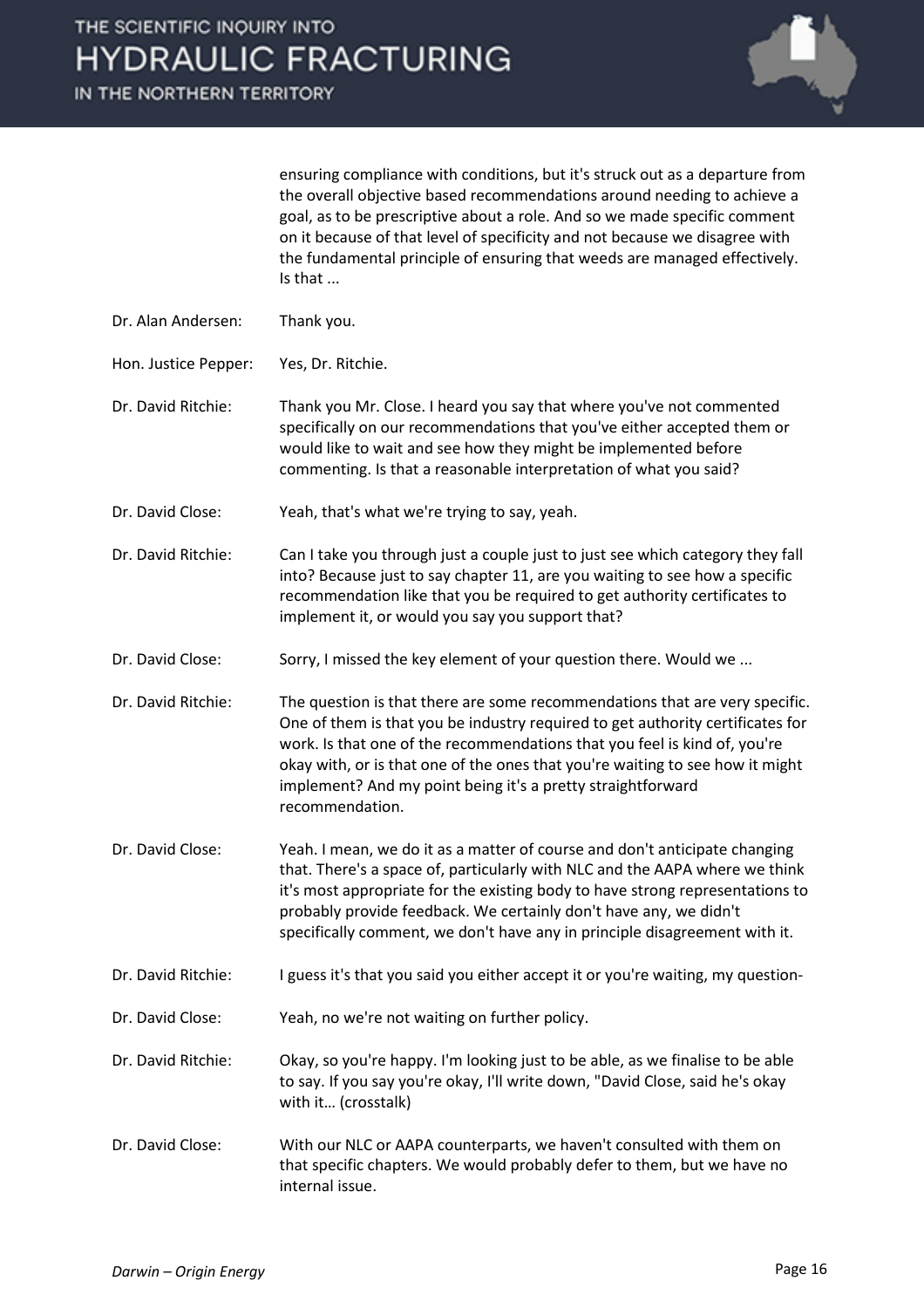IN THE NORTHERN TERRITORY



| Dr. David Ritchie: | But I mean, this is just, this is not something that you would be, I mean it's<br>not, it's just a requirement for doing something that you're already doing.<br>I'm starting with that one because it's an easy one.                                                                                                                                                                                                                                                                                                              |
|--------------------|------------------------------------------------------------------------------------------------------------------------------------------------------------------------------------------------------------------------------------------------------------------------------------------------------------------------------------------------------------------------------------------------------------------------------------------------------------------------------------------------------------------------------------|
| Dr. David Close:   | Okay.                                                                                                                                                                                                                                                                                                                                                                                                                                                                                                                              |
| Dr. David Ritchie: | Now, the next one which is our recommendations that the Sacred Sites Act<br>be amended to make it clear that it also applies to features that are under<br>the ground. How do you feel about that? Will you think that's okay or are we<br>waiting to see how it might be?                                                                                                                                                                                                                                                         |
| Dr. David Close:   | Apologies that Stephanie couldn't join us today, and this is an area of her<br>expertise. We have had some conversations with other counterparts. In our<br>experience relating with our traditional owners, there is no anticipation that<br>it stops at the surface. They can, I think there's a communication about a<br>holistic current view of sacred sites, so I don't, in my observation there isn't<br>a gap so that would be my comment that it currently that traditional owners<br>feel that's the case.               |
| Dr. David Ritchie: | Okay. Is there anything in that chapter then that you would definitely say<br>you're feeling that has to be kind of we have to wait and see about, and I<br>would like to explore what bit of it you would like to see about, or could I<br>say for instance that you're pretty comfortable with all the<br>recommendations?                                                                                                                                                                                                       |
| Dr. David Close:   | Yeah, certainly by and large comfortable with the pretty detailed review we<br>have provided only very recently on Friday, a written response, it's literally<br>one and a half pages of commentary mostly discussing it. So there will be a<br>little bit of detail that's required, there's a little bit of overlap between<br>potentially environmental versus social that we weren't entirely clear on,<br>but we didn't see any fundamental issues that we're going to submit further<br>detailed responses on at this point. |
| Dr. David Ritchie: | And on that basis, just to be again clear, you'd be quite comfortable with<br>talking in the consulting communities over the next couple of weeks that I<br>can say we've had Origin energy before us this week and that they've said,<br>broadly speaking, in fact not broadly speaking, quite specifically speaking<br>they'd be comfortable with all the recommendations we've made in that<br>chapter?                                                                                                                         |
| Dr. David Close:   | Yeah look, if I can double check my internal notes to make sure I'm not<br>contradicting anything we put in our submissions, there are a couple of<br>specific comments we put in there. And let me come back to you, back to<br>the task force this afternoon with an email to really nail that question.                                                                                                                                                                                                                         |
| Dr. David Ritchie: | Okay. Thank you  I think we'd agree that there is a number of our<br>recommendations that could be more broadly applied to other industries.<br>The chair's made it clear that that's beyond our limit to do. Specifically<br>though is Origin's support of those recommendations, the one that you refer<br>to as being more broadly applied, dependent on them being more broadly<br>applied then?                                                                                                                               |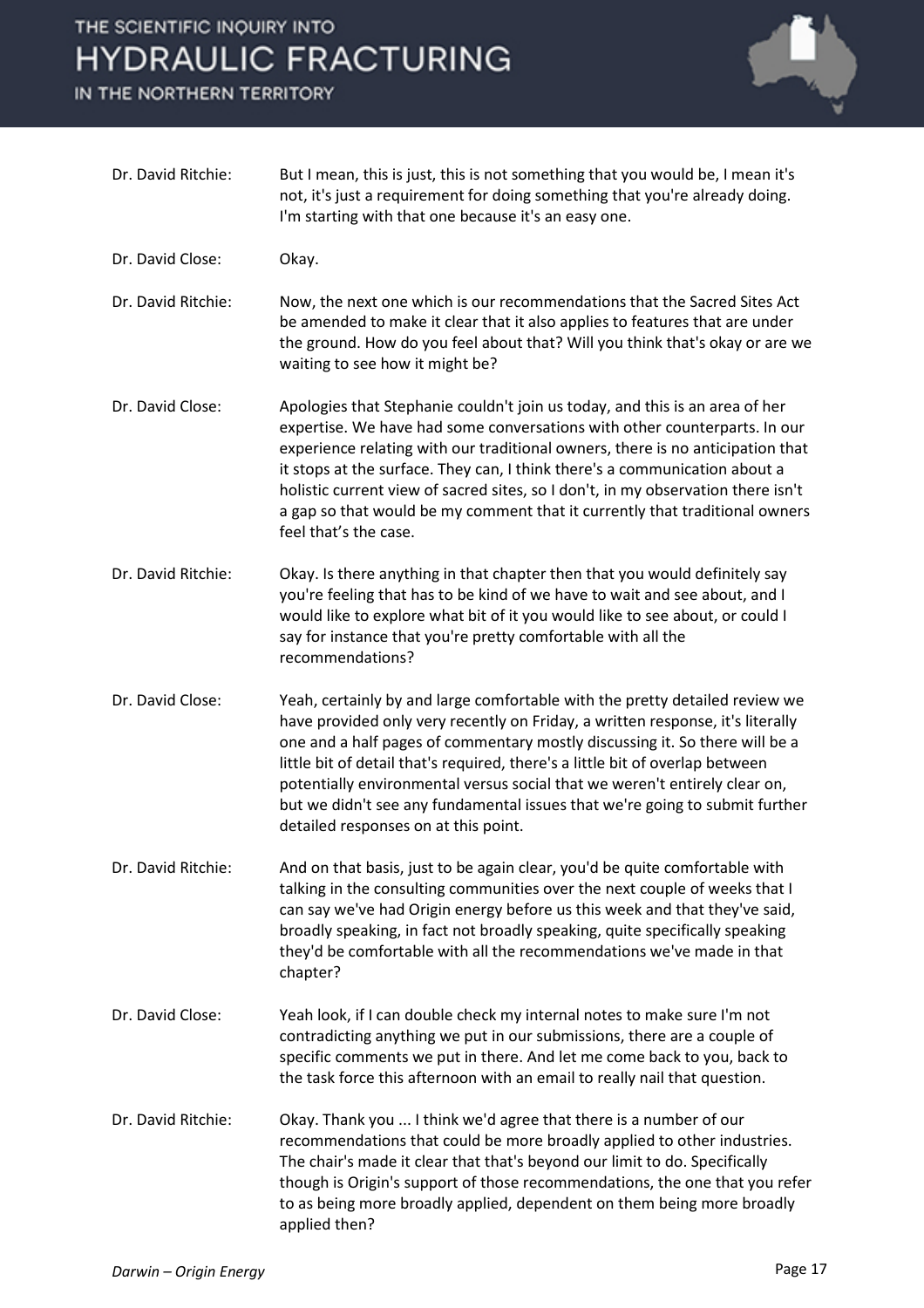IN THE NORTHERN TERRITORY



| Dr. David Close:   | I don't think so. There always needs to be a standing point for any sensible<br>reform and I think having valuing a commodity, which water can be in this<br>kind of sense, is a sensible approach to making sure it's used efficiently and<br>effectively, and I think as a principle I think we support that. In a lot of<br>jurisdictions, we already operate under that way, so water is one where<br>And again for weeds, it would obviously not achieve our goals of limiting<br>weed transference if only a subset of vehicle movements are caught. And<br>there's a large number of very sensible recommendations, particularly<br>related to protecting the environment or minimising the impact of any kind<br>of development that have broad application, but I recognise your point. It's<br>difficult for you to comment or impossible for you to comment specifically<br>on that. |
|--------------------|-------------------------------------------------------------------------------------------------------------------------------------------------------------------------------------------------------------------------------------------------------------------------------------------------------------------------------------------------------------------------------------------------------------------------------------------------------------------------------------------------------------------------------------------------------------------------------------------------------------------------------------------------------------------------------------------------------------------------------------------------------------------------------------------------------------------------------------------------------------------------------------------------|
| Dr. David Ritchie: | I think again, just to be clear about where  We've had a number of<br>submissions about the lack of transparency in the way that the gas industry<br>works. It could be read, if it's not clear that you actually support them in<br>their own right, that you are not by broadening the application you're in fact<br>inviting a broader based opposition so that you will in fact in effect hide<br>behind a more broad opposition to some of these things. Would that be, I<br>mean, how would you like to respond to that if that gets put to us in<br>community meetings?                                                                                                                                                                                                                                                                                                                  |
| Dr. David Close:   | Right. Well I guess a comprehensive approach to water allocation plans<br>seems whether it's sandalwood and I don't want to call out, create issues<br>with any particular industries, there are many industries that will use water<br>resources. And all users should be held arguably equally to account to how<br>it's sustainable for that water use to be justified and the regulator to use<br>that information and to still communicate that information effectively. So<br>certainly we've no intent that our use would be obscured by others. Happy<br>for any kind of lump split that makes sense based on experts' best approach<br>to it. Is that                                                                                                                                                                                                                                  |
| Dr. David Ritchie: | No that's good, I'll put it another way, okay, that you would be happy for us<br>to assume that you would be a champion of these reforms to other<br>industries. You can accept them and would champion them in the interests<br>of the environment in the Northern Territory community in general?                                                                                                                                                                                                                                                                                                                                                                                                                                                                                                                                                                                             |
| Dr. David Close:   | Well, we recognise a trade off that some current water users, that're not<br>under a water allocation plan may seem                                                                                                                                                                                                                                                                                                                                                                                                                                                                                                                                                                                                                                                                                                                                                                             |
| Dr. David Ritchie: | I am talking more broader                                                                                                                                                                                                                                                                                                                                                                                                                                                                                                                                                                                                                                                                                                                                                                                                                                                                       |
| Dr. David Close:   | Yes, we would champion it if it's appropriate in a holistic sense                                                                                                                                                                                                                                                                                                                                                                                                                                                                                                                                                                                                                                                                                                                                                                                                                               |
| Dr. David Ritchie: | Hold on you say if it's appropriate, that is very much qualifying it quite<br>massively.                                                                                                                                                                                                                                                                                                                                                                                                                                                                                                                                                                                                                                                                                                                                                                                                        |
| Dr. David Close:   | Right.                                                                                                                                                                                                                                                                                                                                                                                                                                                                                                                                                                                                                                                                                                                                                                                                                                                                                          |
| Dr. David Ritchie: | I think what I'm asking you is we have some very specific recommendations,<br>they are in black and white. You've put to us that if you haven't commented                                                                                                                                                                                                                                                                                                                                                                                                                                                                                                                                                                                                                                                                                                                                       |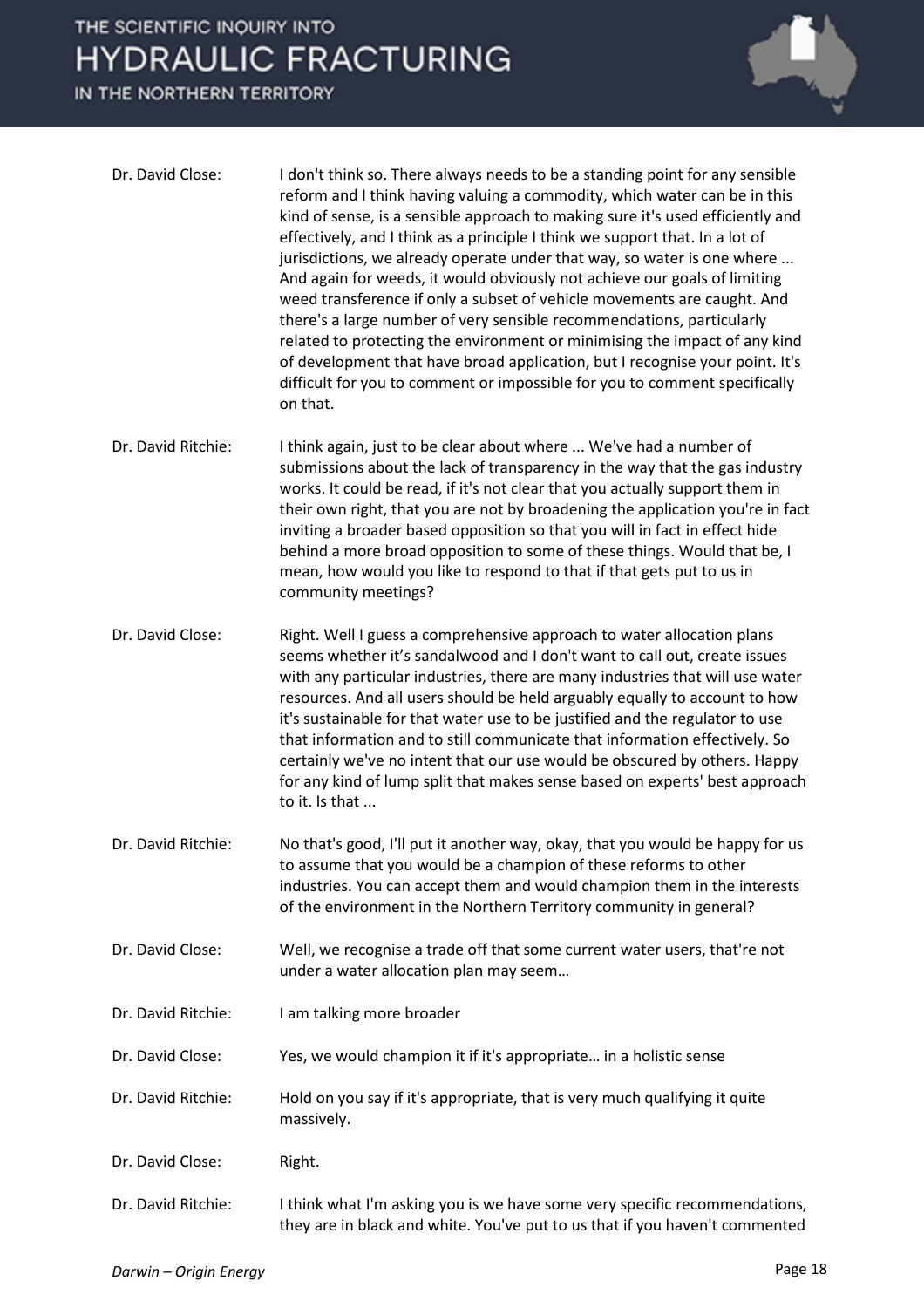

on them there that you accept them unless in certain circumstances the sort of devil's in the detail, how are they going to be implemented, which we understand. More broadly, you've said to us that a lot of the recommendations more generally would actually improve the way the industries are assessed and approved if they're adopted more broadly. My question was do you, would you champion that approach across the Northern Territory Government, or is it more likely, and this will be put to you by others, that you will seek to in fact water them down?

- Dr. David Close: So I certainly don't see any reason that Origin would seek to water anything down. If I can be a little bit of latitude just for a second why it's difficult, because we have other stakeholders and landholders, traditional owners that may have a different view about what are resources to them and what they're currently allowed under existing regulations to champion a total transition to that because we're okay with it would be a bit naïve of us in terms of a holistic view about what the broader community of stakeholders in the community want. So from a pure perspective, I don't think there's any qualification required that a sensible allocation of water ensures sustainable yields and recharges that take into account allocated water given. If there's an unintended consequence to an existing stakeholder, I don't think I'm in a position to put Origin on my own viewpoint or their viewpoint forward to say I would champion against their current interest. I'm not trying to weasel words or caveats, just I don't know what may come from me championing something like that for instance.
- Dr. David Ritchie: No, I understand that. But you were the one that put to us that they should be more broadly adopted, and I'm trying to explore the basis of that submission. You could've said to us "We accept them as an industry" and not talked about what might or might not be applicable to others, and seeing that you did. I'm just trying to explore how applicable and how much you would champion that particular approach taken by government.
- Dr. David Close: As the general, we would certainly be supportive of the general principle applying to ensure the objectives are achieved, and on a case by case basis they make exceptions that warrant extra considerations. It does sound like I'm (cross talk) …
- Dr. David Ritchie: So you kind of more broadly, I mean I just think that that statement that ... My feeling having talked to you in this exchange is that it's more probable that you were seeking to expand, by talking about more broadly, you were in fact signaling that there would broaden the opposition to some of these recommendations. That's my feeling.
- Dr. David Close: I think that's an observation that there may be opposition to that intent that it's intended to capture unconventional gas and ensure that that water usage is very carefully monitored and does not impact, but it doesn't, but there are probably existing interests that would suggest it shouldn't expand beyond that. So I think you're right that it could broaden opposition to the recommendation potentially. That's a …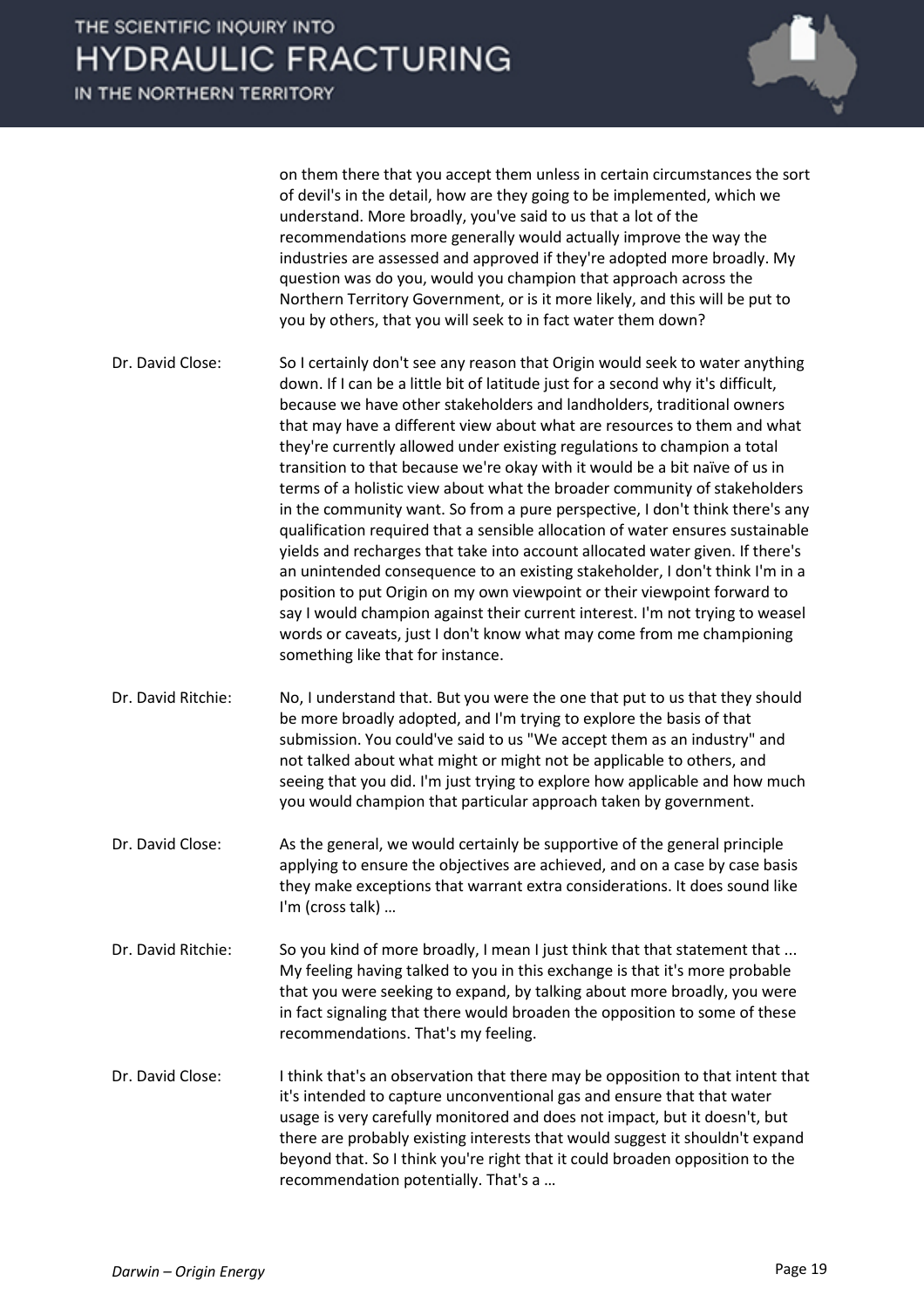IN THE NORTHERN TERRITORY



- Hon. Justice Pepper: I think what Dr. Ritchie is trying to say politely which I'll say bluntly is that are you trying to basically suggest that any licensing and payment with respect to water should apply to the Northern Territory Cattleman's Association?
- Dr. David Close: That's a difficult ... Certainly aren't here to create difficulties for other industries if they will consider such an imposition to be a difficulty. And there probably are members that do.

Hon. Justice Pepper: We are not recommending that. Our remit is only onshore shale.

- Dr. David Close: Yeah, and I think if it does proceed, let's say new industries like sandalwood or expansion of mango into areas where it's not currently existing, would have to apply new water allocations. I'd say at a minimum going forward to preclude, and I know it's not in your remit, it would not meet our objectives of understanding what sustainable water take is on an annual basis if we're taking such a small overall use. And so we wanted to get it on the record and make it very clear that we don't object to that recommendation that our usage should be, but as the government read this and take it and consider what as a consequence it may mean for other industries that it should be considered to apply broadly so we get the objective, not simply added regulation that doesn't meet an objective, which I don't think is an overall productivity or environmental protection benefit.
- Dr. David Ritchie: Okay, thank you.

Dr. Vaughan Beck: Dr. Close, different tack. You noted in your presentation today and also in your submission that you've raised concerns about public disclosure of data, in particular related to quality assurance and interpretation of data, and you've requested that as an alternative the regular and routine reporting of data. I do note that in southeast Queensland there's already reporting of data in terms of PM 10 2.5 ozone, nitrogen oxide, carbon dioxide, which is already online. And I presume that Origin is already a participant in providing that data. So I'm wondering why on one hand you're involved in online data and now during your presentation today, you're raising concerns about the disclosure of that data.

Dr. David Close: So thanks for that question. Good to elaborate. There's certainly in Queensland a number of instances there are large amounts of data that are continuously publicly disclosed, there's an excellent hydro-geological monitoring network that Origin reports consistently and there's a standard format and it's a very efficient process that works well. Similarly, for a limited number of air quality stations, it's a continuous reporting for a limited subset. So it's certainly not all data, and is it on a one second basis or a one-minute basis or a one hour basis? The proposition that it's all real time continuously just going into the ether could, for the number of parameters we measure for, most of which will not change in 100 years like the pH and so forth. So we can put that out as an eight-bit data point every second and create a volume of data.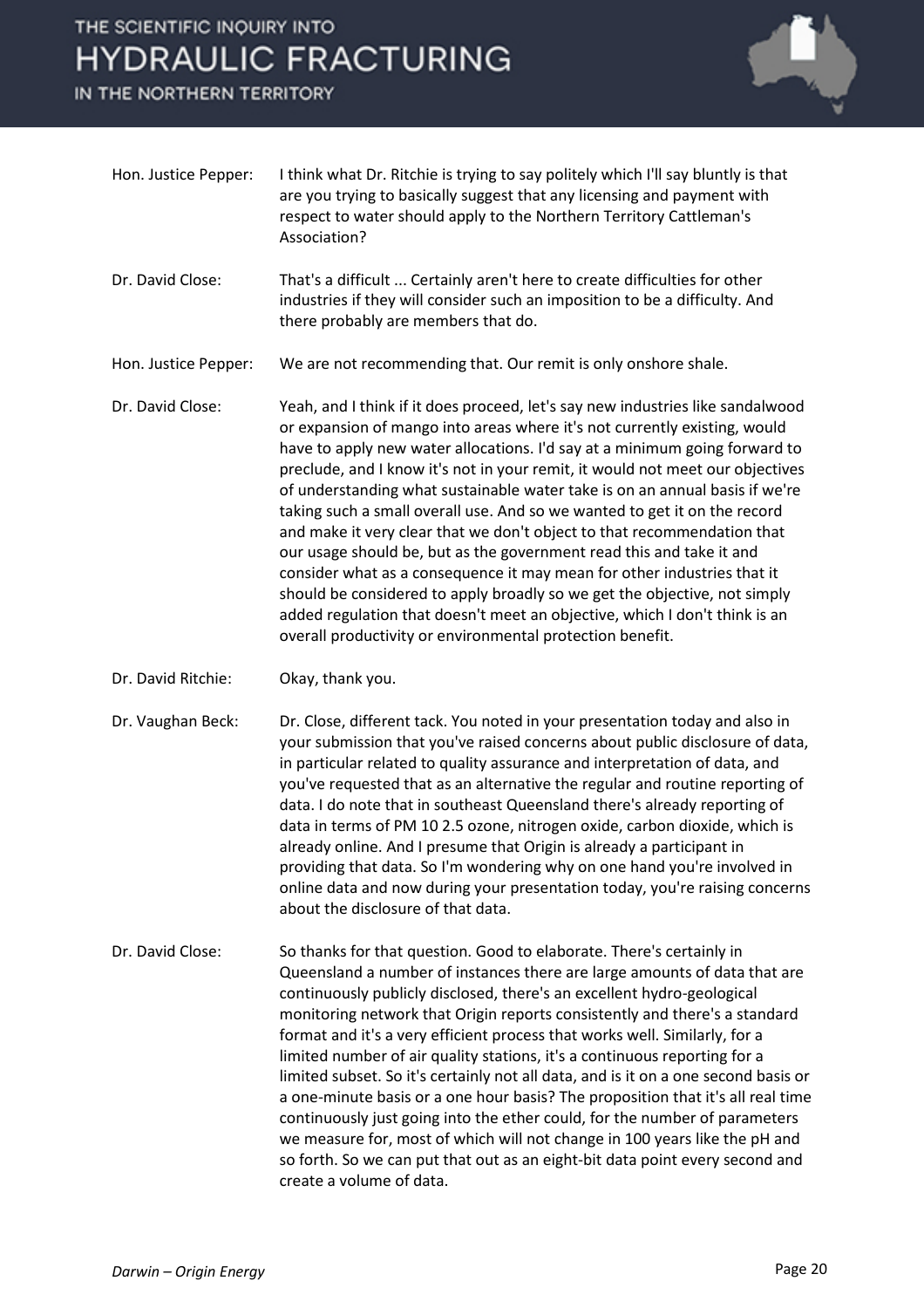So I think the objective is to make sure the information is available to people who want to be able to observe that data either in real time or on a regular basis, and we absolutely agree with that. My concern would be that all data is continuous in real time creates other propositions about, particularly in a remote area, about getting data out. We'd have to build an entire ... Not asking for sympathy around having to build telecommunications infrastructure, that's a reasonable expectation, but to how those things would interact. So it's not, again we absolutely in the condamine seeps example, we have voluntarily put data on the internet available real time about what level of gas coming out of the river which is and various other

So as a philosophy, very much support transparency and it is in the detail of exactly how it gets legislated. It'll be important that we don't unintended, we're not trying to dump data on people such that they can't do anything with it. And that was intended to be sort of the tact perhaps we haven't communicated it very well.

Dr. Vaughan Beck: Thank you for that clarification.

instances.

- Hon. Justice Pepper: Just picking up a theme that Dr. Ritchie asked you about, so I assume that because there's been no mention in your submission in relation to the recommendations about sort of greater access to justice in particular open standing provisions and civil enforcement that you are in favour of those.
- Dr. David Close: Yeah, I think the only comments we made in our submissions were that there should be some clear guidelines around timing that would mean that projects aren't indefinitely delayed or vetoed by…

Hon. Justice Pepper: You say vetoed, what do you mean by vetoed?

Dr. David Close: So if it's not clear about any kind of timeframe to resolve issues, new issues can be raised to create an effective veto by delaying any kind of project sanction on specific activities. So if continuous submissions relating to the Amungee NW 1H proposition 2016 were considered and the government were required to consider each of them as they in turn, would they still be able to provide an approval which meets all the requirements of the legislation? So I think that was our fear, that we may create such a volume of an avenue that a high volume of submissions could derail otherwise valid applications.

- Hon. Justice Pepper: We're not talking about submissions, we're talking about the ability of citizens' groups to challenge decisions made by the government in relation to permits approvals, licences, in court. So you're in favour of that?
- Dr. David Close: There's certainly, there are various viewpoints that have been in internal discussion. We didn't see any reason to comment specifically on it. So we think that there are positives to allowing that. We think there could be practical challenges to it.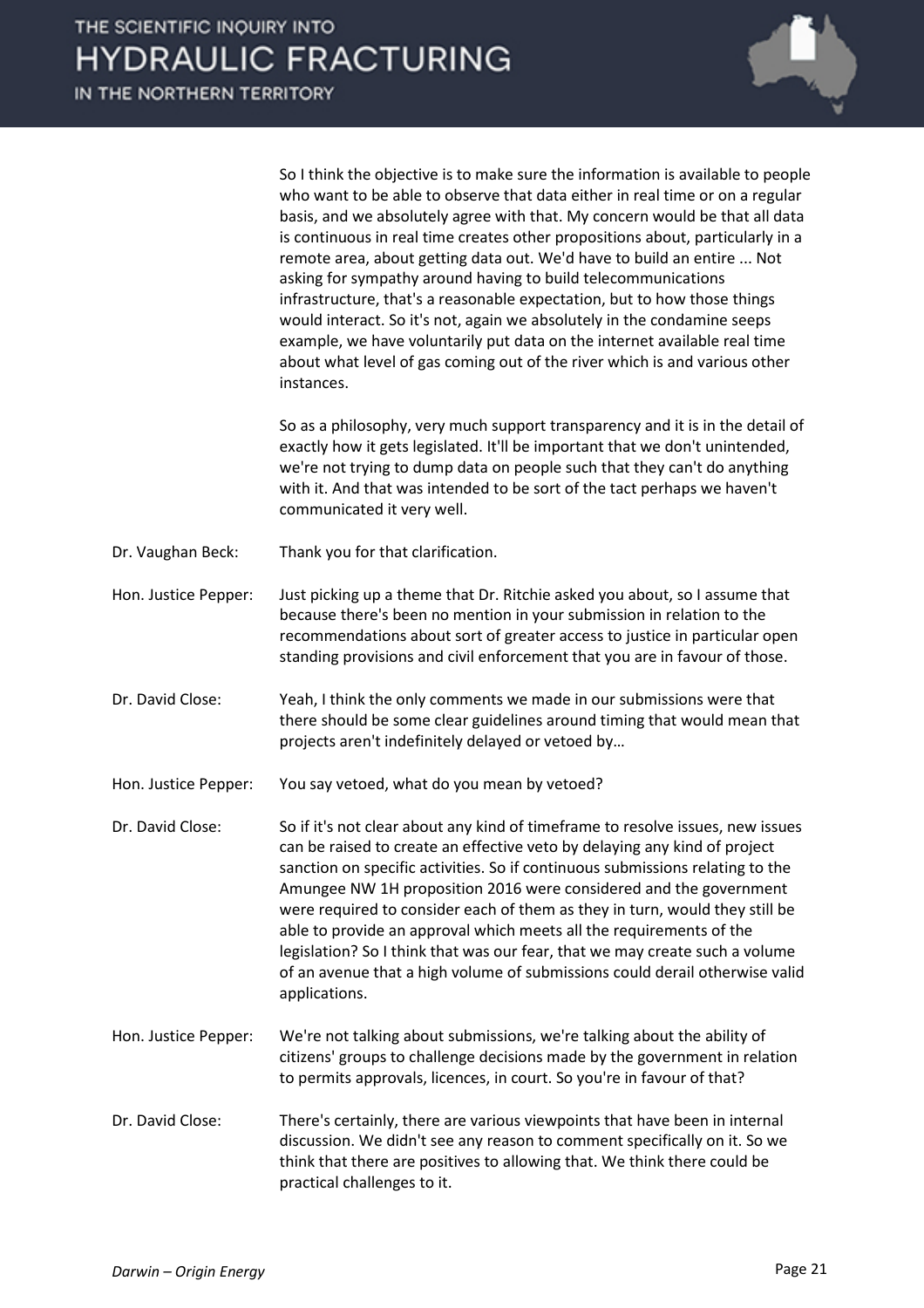IN THE NORTHERN TERRITORY



| Hon. Justice Pepper: . | What practical challenges? Bearing in mind that I come from New South   |
|------------------------|-------------------------------------------------------------------------|
|                        | Wales, I'm a judge of the land and environment court still, and we have |
|                        | open standing so I'm just curious what challenges would that present?   |

- Dr. David Close: I think ... on balance not a deep expert in this area to speak to it and I'm happy to try and find the people in Origin, we do have people in this space that could speak more detail. And I think on balance we didn't comment because we do see that overall in terms of the direction industry is moving that it's likely that will be where we land. And so I don't think we have any reason to make any specific commentary on it. And so I guess yes on the principle that we generally support if we haven't commented on it specifically. If and when it was legislated with greater detail, and maybe it doesn't require legislation, I don't know how that would be enacted as a recommendation if it's accepted by the courts. Beyond my first year law expertise.
- Hon. Justice Pepper: With great respect Dr. Close, there's a lot of ifs, there's a lot of where appropriates, there's a lot of well we need to see more detail. I think we're entitled to know and certainly possibly the Northern Territory's entitled to know exactly where you stand on many of our recommendations. So again, I'll press you in perhaps some ways that Dr. Ritchie didn't, which is that where you have not specifically commented upon a recommendation in your submissions, can this panel assume that you are otherwise in principle in agreement with them?
- Dr. David Close: I don't think categorically you can assume that, because we don't think that in all instances there's enough detail to know that we should provide specific commentary rebutting some of that recommendation. And I think until they are more fully articulated, we won't be in a position to say that. So there are some clearly specific examples that were drawn out and submitted in our submission. That does not mean that all of the other ones we think if taken word for word as they are would be overall beneficial to the objectives that ... I think we have a very shared agreement on objectives and we don't necessarily know how that brief recommendation that might be one or two sentences, the detailed legislation that would be required to enact that could take many guises. And without knowing what that would take and what that would practically mean, and it could mean many things in different environments, I think it's really quite difficult to expect us to be able to make detailed comments saying yes we accept or don't accept without, we would have to go through and say we need further information on these.

And there are many, many that we just say accept, accept, accept, accept. We'd be happy to provide you our internal sort of summary of where we just say accept, accept, accept, because there are as I said many dozens of those, but not all fall into that category.

Hon. Justice Pepper: We'd certainly, if there's a list of at least those you do definitely accept we would certainly appreciate that. That would be as a matter of clarification. This is first point. Second point is that ... I've got three points, so the second point is that again, we've had lots of presentations now from lots of people,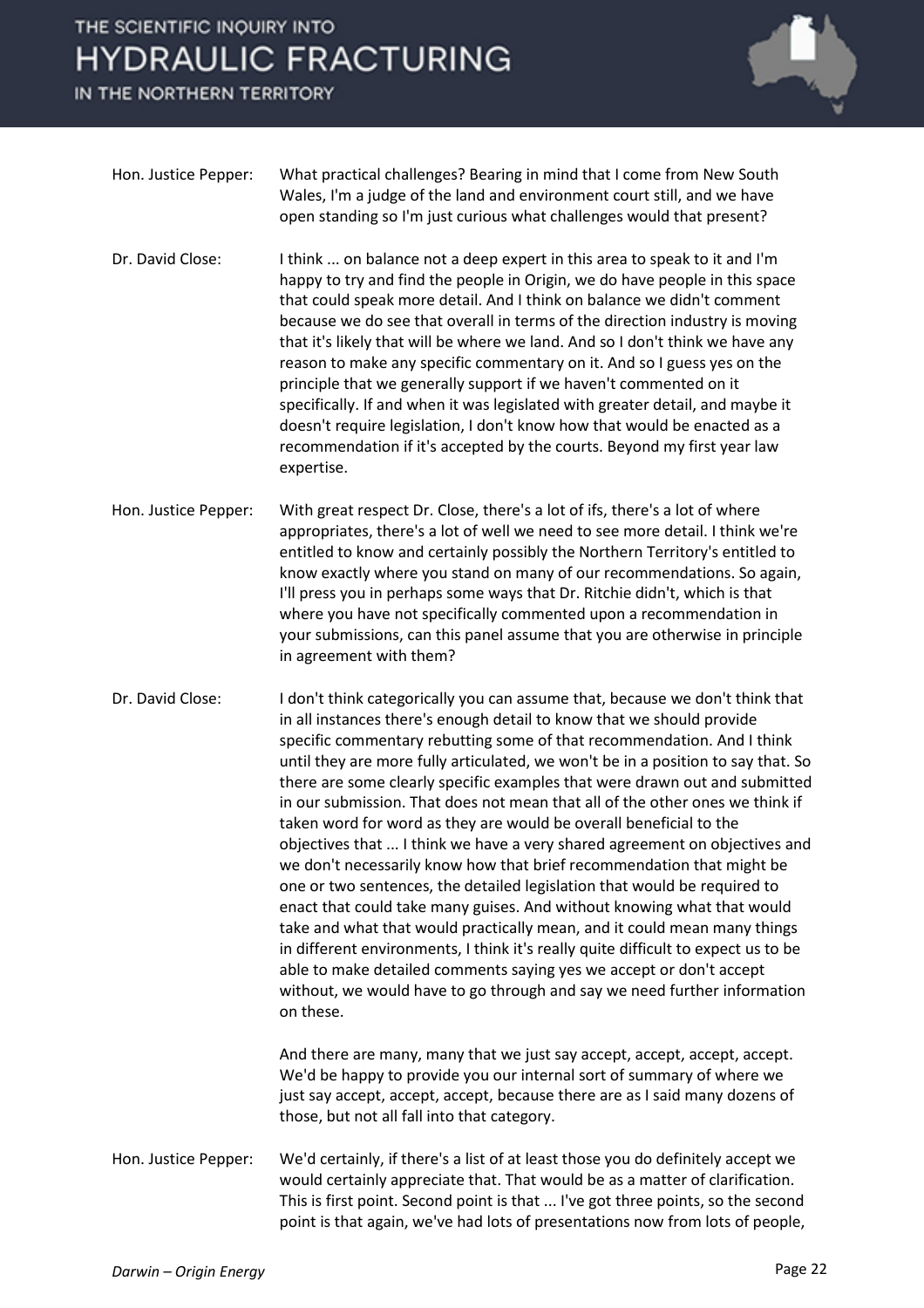

particularly from lots of industry people. We've gone to lots of consultations remotely and up and down the spine where one of the critical things that people talk about is the need for the creation of jobs, local jobs, local long term jobs in aboriginal communities and non-aboriginal communities. We've had lots of great motherhood statements about what a great idea this is from gas companies, but most of the submissions, in fact almost all of the submissions have been pretty scant on detail, perhaps with the exception of Central Petroleum.

We would really like to see some examples of how there can be the creation of jobs and long term jobs and training opportunities, not just high-level motherhood statements from you, from Santos, from other companies as well. I'm putting that out there on the assumption that others are watching.

- Dr. David Close: Right. So I would comment, I can see why Central would've provided a far more substantive and detailed response to that specific question. We in the area where our permits are, there are some, what we'd call, there are locals, but most larger towns are quite some distance away. We haven't done a detailed plan of what it looks like and where employees come from and who drives from where, how many are local based that aren't currently a local population. I'd love to give a more satisfying answer and make some solid forecasting, I think (crosstalk)-
- Hon. Justice Pepper: Well we're not looking even necessarily for forecasts, we just want some examples of some programs that could be implemented, some ideas, something more concrete than yes we all agree and that's what we should strive for.

Dr. David Close: So in our, Origin publishes a sustainability report on an annual basis, our FY17 sustainability report talks about the directly employed people from the local community. 157 people from the local community, which is 20% of our regionally based workforce. There are a number, I can find out the exact number, a number of apprentices that are being trained through the various regional centres where we have operations. We have institute regional buy programs and we are increasing the amount of materials we buy locally so we can report to that, and our sustainability reports will continue to report on those objectives. We have transitioned our workforce from standalone people camps outside of the towns into local towns, measuring the knock on impacts to the local economy aren't trivial, but we anticipate they will continue. And we are spending hundreds of millions to over a billion dollars each year in totality in southwest Queensland.

> I certainly hear the request, and we'll talk to colleagues and see if we can come up with some tactical supporting material if that's what you're asking for.

Hon. Justice Pepper: Thank you, just illustrations of examples of where these programs have been implemented, ideas, how this would work obviously in the Northern Territory context bearing in mind where this development, if the government lifts the moratorium, might take place. That was the second thing. The third thing is that you said that there was, you suggested that the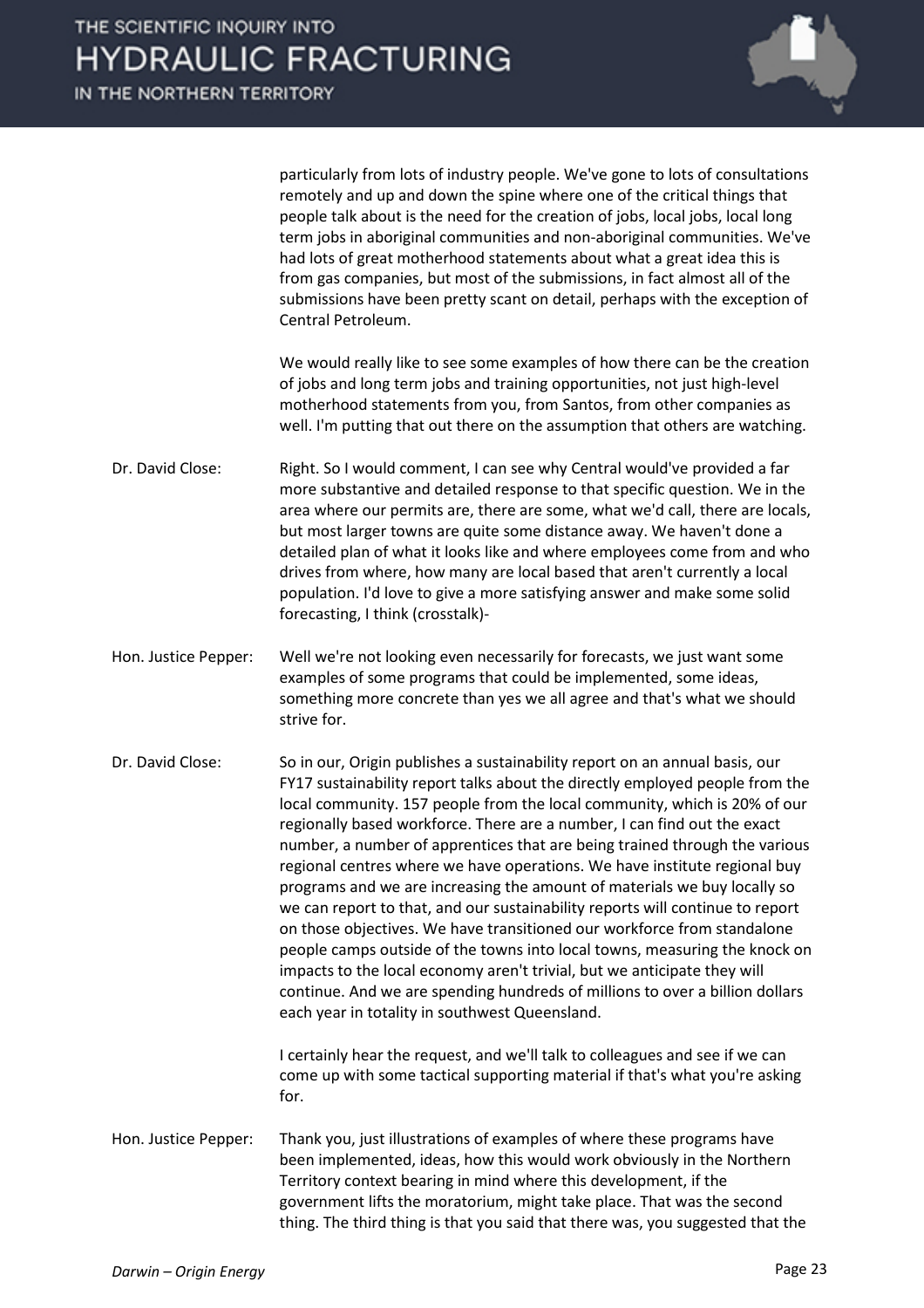IN THE NORTHERN TERRITORY



term 'production licence' in the report should be replaced because it was ambiguous. That was a term that was deliberately chosen, so how do you say it's ambiguous?

Dr. David Close: So the production licence, is it considered, the way it reads in context was it was approval with some kind of development.

Hon. Justice Pepper: Yes.

Dr. David Close: It's also used in the permit management system as a kind of tenure that we apply for as distinct from exploration permit, and it does come with certain rights to apply for production activities, but in and of ... We arguably would have sufficient data in our Amungee NW1 area to apply for a production licence, but we would have all those steps articulated to go from having a PL, which gives some level of tenure certainty, it gives you a 15-year window to proceed to development I think is the timeframe, instead of a five-year window under an exploration permit to continue with your E and A activities, and then certain relinquishment requirements kick in. So in that sense, we may apply for a production licence if the moratorium is lifted and we have further confidence that that is an area where you would ultimately propose a production activity, but that would still be many years of processes that we would go through continuing with piloting, continuing to gather data, continual of commercial arrangements, make sure the project is confident to be economic, social impact assessments, environmental impact statements.

> So as of now, a production licence is something that we talk about purely as a tenure instrument. We don't talk about it as an approval. And so obviously our advice can be taken for what it is, we just found as I read through it that I wasn't sure it meant to be that the production licence as a permit instrument should be delayed in being granted until these certain number thresholds should be met or if it's just the approval for a large scale project that should be delayed until those thresholds are met. So most reasonable readers will understand in context, but those less familiar with Northern Territory tenure operations may find it ambiguous.

Hon. Justice Pepper: Yes, Professor Hart.

Prof. Barry Hart: I have an initial question relating to the category nine, your feeling that that's too prescriptive. When you read out recommendation 5.3, you did note that we said category nine or equivalent. What's wrong with the or equivalent? Does that not cover the situations that you pointed out?

Alexander Cote: So really the issue with the category nine, if equivalent simply means that we satisfy the key recommendations that you put in there which is make sure that surface casing is put beneath your aquifer and the cement tops, I fully agree with that. The category nine, I think anything over category seven or eight off the top of my head based off the table would've had an intermediate casing string in there. So it's really around the notion of having ... So if you're targeting something at 1400 metres versus 2400 metres, the need for that intermediate casing string changes. So it's just whether we're,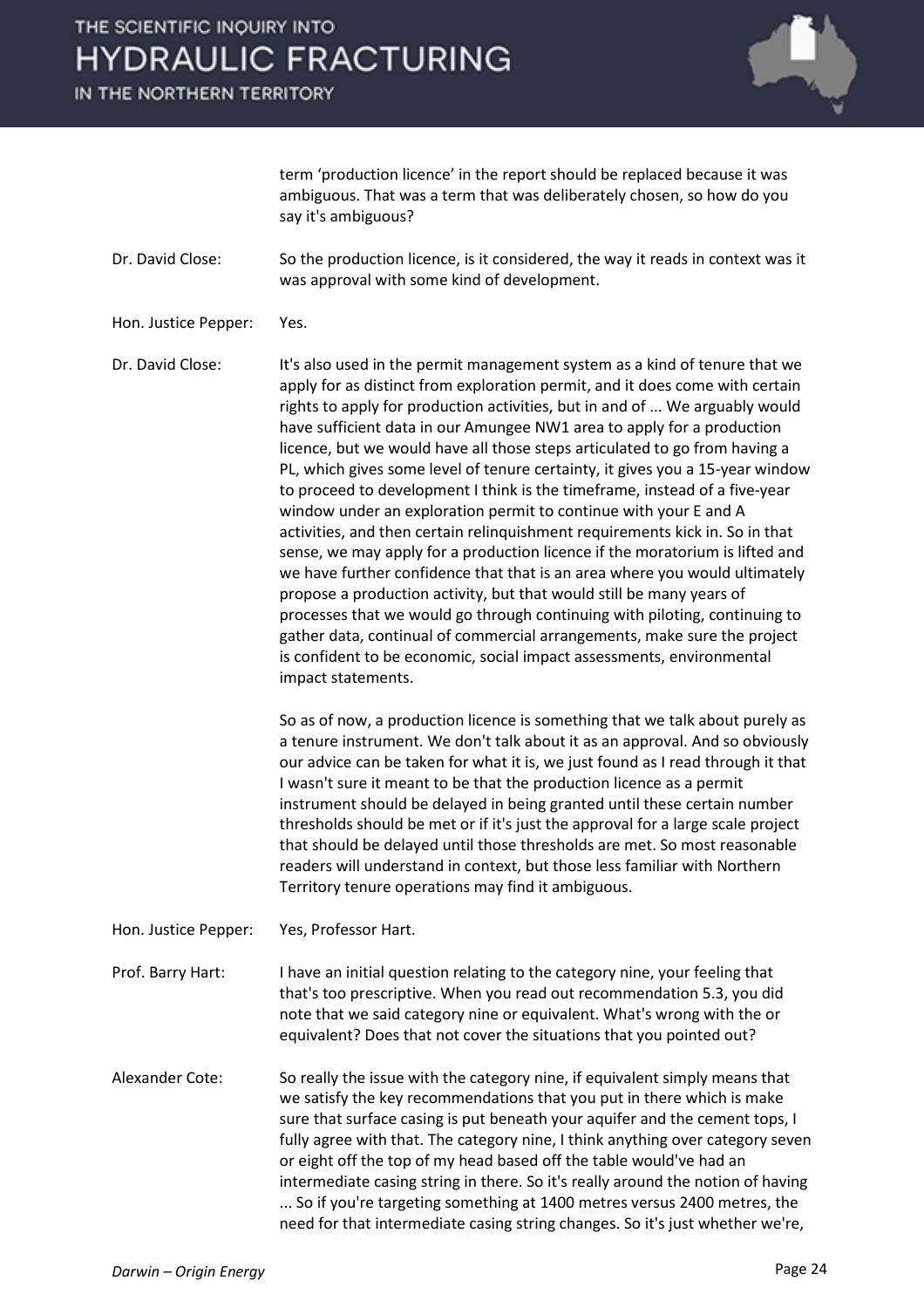IN THE NORTHERN TERRITORY



the intent was to stipulate that all wells need to have an intermediate casing string, which all category nine wells would require, or the main design principle which is around cement and surface casing.

Prof. Barry Hart: We might need to clarify that, but my assumption of the 'or equivalent' was that the regulator would take those situations into consideration.

Alexander Cote: Okay. Maybe it's just the way I initially interpreted, but if it's really, the crux of it is around the couple of points that you stipulated prior to the category nine, then Origin fully supports those principles.

Prof. Barry Hart: We were looking for, and that table is very instructive, and we were looking for something that was flagging very, very good codes of practise. So that was the main thing, we'll have a look and see whether that needs to be ... The other one, can I just, a few questions relating to your disagreement, your dislike of closed tanks. I can understand a number of your points, but have you thought about a hybrid system? Yes, there's some advantages in open ponds in the dry season, particularly if you want to get rid of some of that water. Well, down in your area it's near enough to three metres a year evaporation, so perhaps about 1500 during the dry season, so there'd be some advantages there. But the wet season is a concern.

Alexander Cote: So again, it really comes down to what phases we're talking about. So in an exploration phase where we have a one off well, the number of truck movements along to bring in the closed tank storage system that is suitable for handling the amount of water that we need to deal with I think becomes problematic in an area that's as remote as the Beetaloo is. Once we start moving to a phase, if the Beetaloo ever moves to a phase where there's much more fixed infrastructure, hybrid systems become a much more viable place. It's just when we're dealing with one off wells, some of those systems will lead to other risks. If we're at the same time trying to minimise truck movements to a site, how do we balance those two risks in consideration?

> So different systems have their different advantages. I wouldn't be surprised if some time in the future we are using a mix of systems, but early on during the exploration phase I think the ... When you also consider the number of ponds that we would have on a well site that we were stimulating in the exploration phase, initially you'd have the entirety of the water that you'd need which would be fresh water stored in those ponds. By the time we're done our operation, if we've planned out everything correctly we should've used all our fresh water. We're going to have the storage onsite will be much, much, much greater than the amount of water that we expect to get returned from flow back.

> So the ability for us over short periods of time during a production test, during exploration, to manage the water levels in these ponds should be relatively straightforward. The amount of free board that we should have in any of these ponds should be great, because we should only be recovering over the course of the test anywhere between 20 to 40, at this point in time we'd expect between 20 and 40% of the total volume that we would've initially pumped.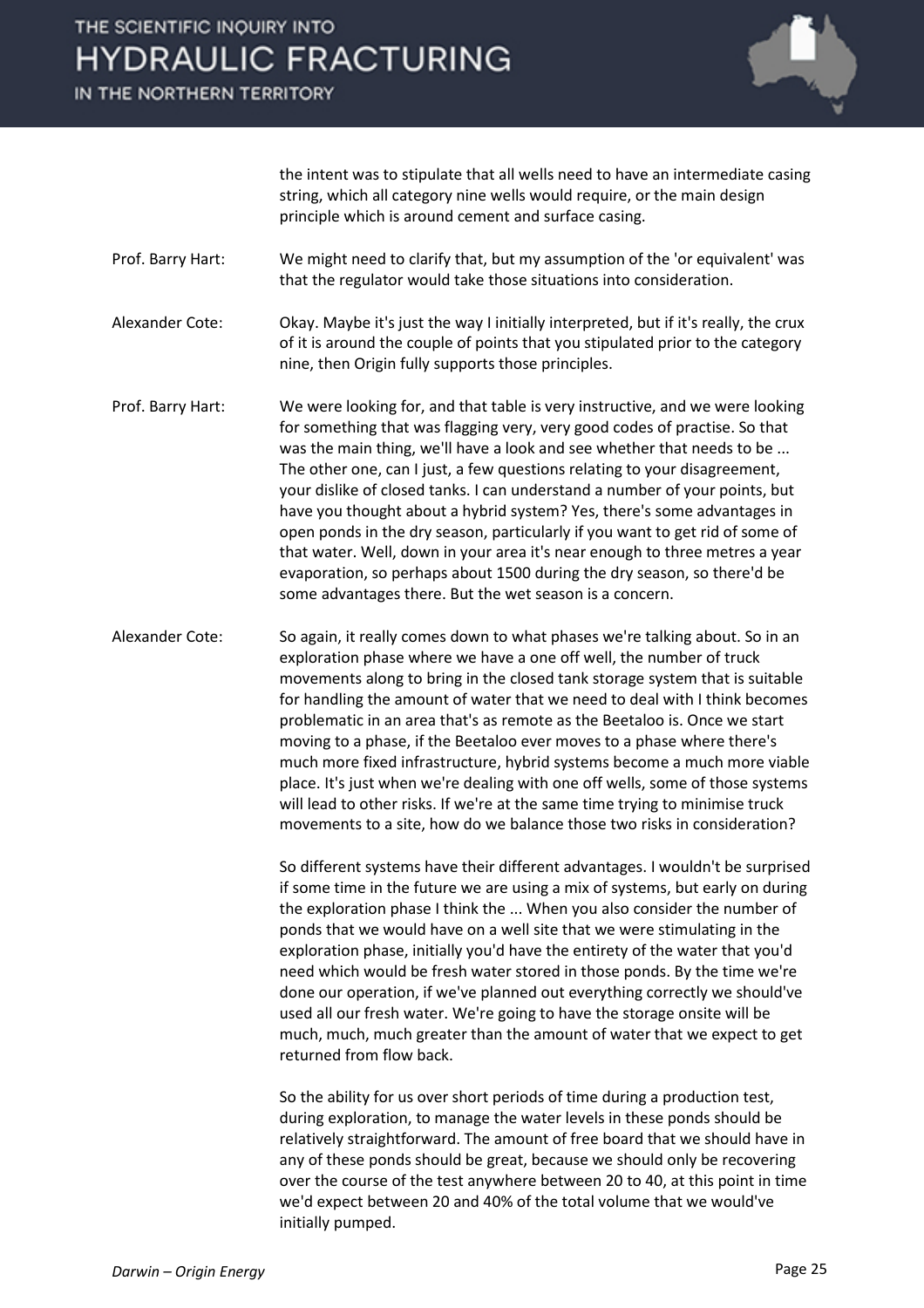IN THE NORTHERN TERRITORY



- Prof. Barry Hart: I mean, making the distinction between exploration and then the whole fracking operation for a pad, 10 wells et cetera et cetera, I still can't get my head around what the wastewater management system would look like there. Because that's going to occur over 10 wells at least a year, probably more.
- Dr. David Close: So the fracture stimulation period is smaller, because you'll be doing just on the period of time before we handle it, it would be not a single operation at that point because you're on a pad, you can be using your fracture stimulation equipment far more efficiently. The fracture stimulating multiple wells can do far more stages per day. So I wouldn't anticipate the fracturing if it was a 10 well pad to take a year. It would be a matter of one to three months.

Alexander Cote: Yeah, so I did note that in..

- Prof. Barry Hart: For 10?
- Dr. David Close: Yeah. North America achieved it.
- Alexander Cote: So I did note that in the actual report, there was an assumption made by the panel that wells are fracked sequentially, we do one well and then you move to the next well and so on. That's not how we conduct our operations, because we will be running wire line in one well bore, and once we're done the wire line operations and finished pumping in a certain well you begin your pumping operations in the next well on a specific stage while doing the wire line work required to prep the next stage on that well. So you sort of move back. If there's a set of four wells that you are stimulating, you'd be starting at well one then going to two three four, going back to one two three four, so you sort of go back and forth between the wells.

What I can do is there were a few very good articles that were published in the SPE's publication of the Journal of Petroleum Technology recently on somehow companies there have their holistic wastewater management strategies that they have employed there, which will give you a sense for, they'll have dedicated ponds that are specifically wastewater, how they then allow solids to settle out and re-blend with freshwater ponds in order to create the right blend that they require..

- Prof. Barry Hart: And reuse.
- Alexander Cote: …for subsequent wells, yes. So I will create a photocopy of that and pass it on, because I believe that may answer some of the questions and observations.
- Prof. Barry Hart: That would be good if you could, appreciate that. Just take me up your point about holistic. I think we asked you some questions previously and also Santos and Pangea about have you guys had any discussions about getting some sort of, if indeed there's a need for a treatment plant, where there in fact is some capacity to do a combined treatment plant, has that gone any further?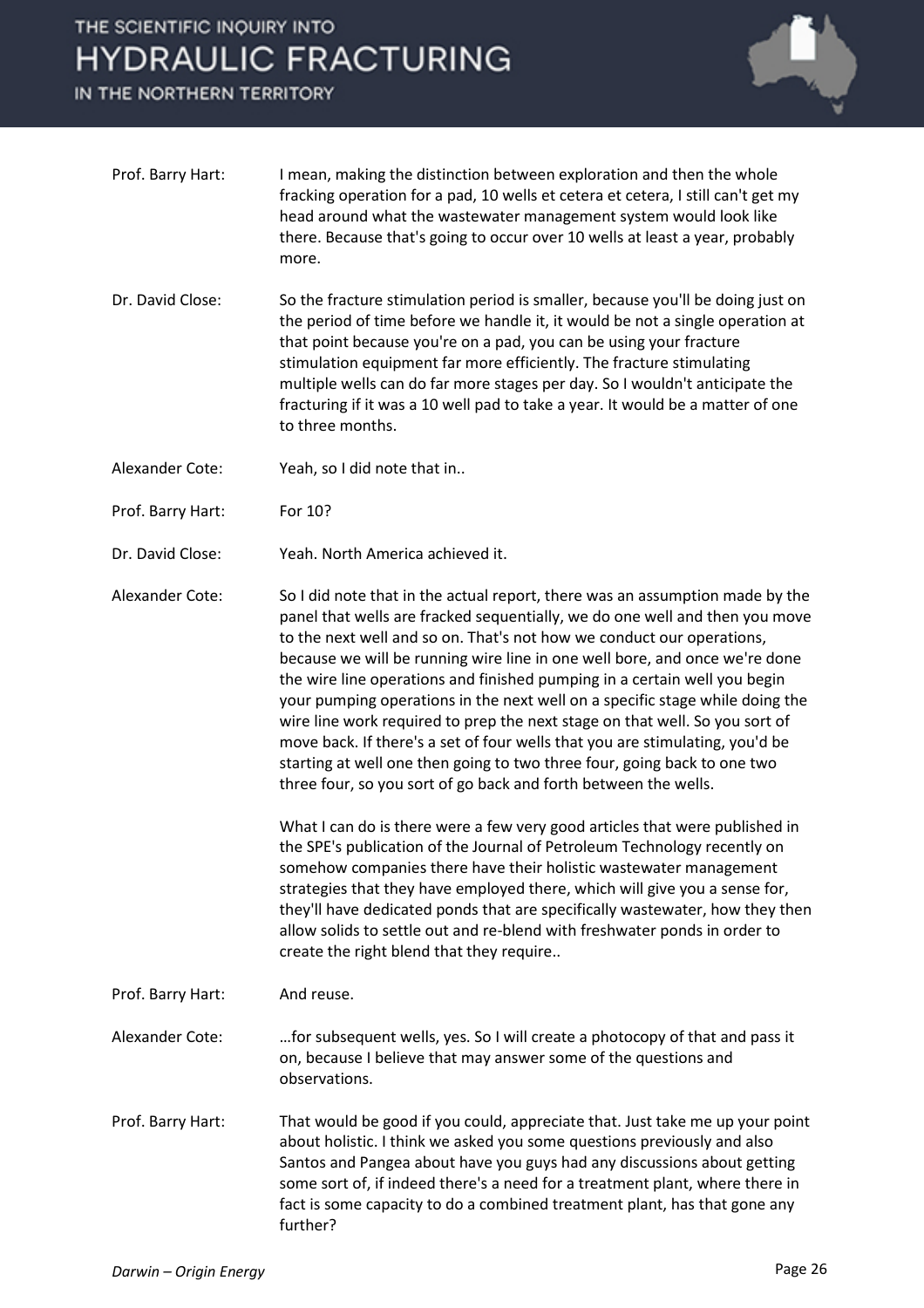IN THE NORTHERN TERRITORY



| Dr. David Close:  | Not at this point. I think if the moratorium lifts in the next proponents<br>successfully to take the next stage of getting some level of technical<br>certainty, that as you go into that detailed project planning phase we talked<br>about further, areas where you can collaborate, certainly front of mind to<br>operators for various reasons, there's hard capitalist reasons of efficiencies<br>and there's also the minimisation of impact. So we meet with other industry<br>colleagues to discuss various matters, but we haven't done any detailed<br>planning on how we would collaborate on project planning. We'll have to<br>see which proponents proceeding and which area they're proceeding in. If<br>we can co-use infrastructure, I'd say there's a very strong case to do so. |
|-------------------|-----------------------------------------------------------------------------------------------------------------------------------------------------------------------------------------------------------------------------------------------------------------------------------------------------------------------------------------------------------------------------------------------------------------------------------------------------------------------------------------------------------------------------------------------------------------------------------------------------------------------------------------------------------------------------------------------------------------------------------------------------------------------------------------------------|
| Prof. Barry Hart: | Yeah, okay. Just following up the non-sequential nature of a pad, is there<br>any correspondence between pad one, pad two, pad three, pad four, or are<br>they all separate?                                                                                                                                                                                                                                                                                                                                                                                                                                                                                                                                                                                                                        |
| Alexander Cote:   | The pads themselves will more or less, they'll be separate. So you won't                                                                                                                                                                                                                                                                                                                                                                                                                                                                                                                                                                                                                                                                                                                            |
| Prof. Barry Hart: | So there's no interchange of wastewater?                                                                                                                                                                                                                                                                                                                                                                                                                                                                                                                                                                                                                                                                                                                                                            |
| Alexander Cote:   | No, unless you have multiple, a frack spread will only be on one pad and will<br>stay on that pad until it's done. What you would, some areas, and again<br>don't know what the best strategy for the Beetaloo is of yet, there will be<br>some infrastructure. So quite often your water facilities will be a centralised<br>infrastructure and you will run                                                                                                                                                                                                                                                                                                                                                                                                                                       |
| Prof. Barry Hart: | That's what I was getting at.                                                                                                                                                                                                                                                                                                                                                                                                                                                                                                                                                                                                                                                                                                                                                                       |
| Alexander Cote:   | pipelines or waterlines from the central infrastructure to your pad, which<br>will minimise  So I believe you've seen some of the photos at Amungee,<br>and we actually set up a whole bunch of ponds.                                                                                                                                                                                                                                                                                                                                                                                                                                                                                                                                                                                              |
| Prof. Barry Hart: | Three.                                                                                                                                                                                                                                                                                                                                                                                                                                                                                                                                                                                                                                                                                                                                                                                              |
| Alexander Cote:   | In a future world, if you're in the development, likely you'd only have one<br>pond to make sure that you had enough water                                                                                                                                                                                                                                                                                                                                                                                                                                                                                                                                                                                                                                                                          |
| Prof. Barry Hart: | You're talking about fresh water pond or                                                                                                                                                                                                                                                                                                                                                                                                                                                                                                                                                                                                                                                                                                                                                            |
| Alexander Cote:   | Yeah, so let's say you had a freshwater pond on the  You'd have a single<br>pond that's then fed from your central facility.                                                                                                                                                                                                                                                                                                                                                                                                                                                                                                                                                                                                                                                                        |
| Prof. Barry Hart: | Or field, yeah.                                                                                                                                                                                                                                                                                                                                                                                                                                                                                                                                                                                                                                                                                                                                                                                     |
| Alexander Cote:   | That is sort of where the future would go.                                                                                                                                                                                                                                                                                                                                                                                                                                                                                                                                                                                                                                                                                                                                                          |
| Prof. Barry Hart: | Okay.                                                                                                                                                                                                                                                                                                                                                                                                                                                                                                                                                                                                                                                                                                                                                                                               |
| Alexander Cote:   | So there would definitely be the opportunity for shared, centralised<br>infrastructure even within a single field.                                                                                                                                                                                                                                                                                                                                                                                                                                                                                                                                                                                                                                                                                  |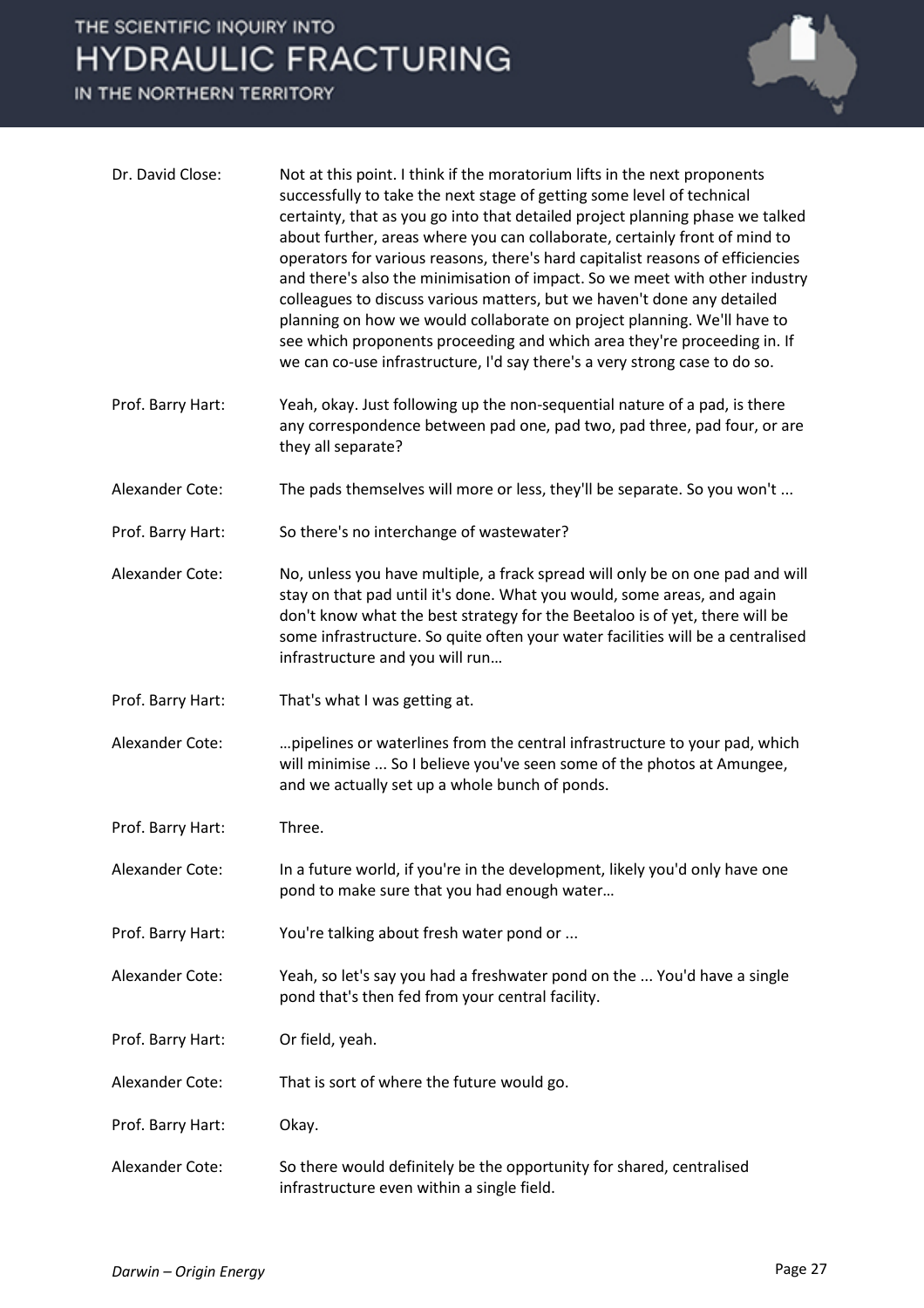IN THE NORTHERN TERRITORY



| Prof. Barry Hart:    | Thank you.                                                                                                                                                                                                                                                                                                                                                                                                                                                                                                                                                                                                                                                                                                                                                                                                                                                              |
|----------------------|-------------------------------------------------------------------------------------------------------------------------------------------------------------------------------------------------------------------------------------------------------------------------------------------------------------------------------------------------------------------------------------------------------------------------------------------------------------------------------------------------------------------------------------------------------------------------------------------------------------------------------------------------------------------------------------------------------------------------------------------------------------------------------------------------------------------------------------------------------------------------|
| Hon. Justice Pepper: | Dr. Jones?                                                                                                                                                                                                                                                                                                                                                                                                                                                                                                                                                                                                                                                                                                                                                                                                                                                              |
| Dr. David Jones:     | A question I think to Dr. Close first about geo-mechanics. One of our<br>submissions suggested that the US analogues for example might not be as<br>good an analogue for the Australian context because of different sorts of<br>stress regime, and this could severely impact on the efficiency of hydraulic<br>fracturing and hence well spread and density of wells and other things like<br>that. Could you comment on that particular assertion?                                                                                                                                                                                                                                                                                                                                                                                                                   |
| Dr. David Close:     | Yeah, I think we're happy, we speak about it as a technical, an element of<br>understanding the overall system is understanding what the stress regime is,<br>and many basins in the US are what we'd call a passive basin setting, and<br>that's all to do with the differentiation of vertical stresses versus primary<br>horizontal stresses. And there are stress regimes that are not optimal for<br>hydraulic fracture stimulation and there are instances in Australia that do<br>have that stress regime-                                                                                                                                                                                                                                                                                                                                                       |
| Dr. David Jones:     | I specifically raised that submission, yeah.                                                                                                                                                                                                                                                                                                                                                                                                                                                                                                                                                                                                                                                                                                                                                                                                                            |
| Dr. David Close:     | Yeah, we have now data from the Beetaloo basin, from the wells, from the<br>image logs, that's the data source that we use to get a lot of our stress<br>information, that shows we aren't in the type of regime that would not be<br>optimal. That's a reverse stress regime, that's the term that you used. We do<br>not, we now have data, so this is not a do not believe statement. We have<br>data that supports we're in a structure to normal stress regime and would<br>anticipate that we could effectively fracture stimulate these wells, and that<br>therefore we would not for any reason be able to efficiently  If it was<br>reversed stress regime, you would probably never proceed to development<br>because you may not be able to create an effective fracture stimulation and<br>produce gas, so it's a self-correcting mechanism to some extent. |
| Dr. David Jones:     | So I'd gathered that from my reading of previous publications, but I just<br>wanted to get it from the horse's mouth as it were just for implicit<br>clarification.                                                                                                                                                                                                                                                                                                                                                                                                                                                                                                                                                                                                                                                                                                     |
| Alexander Cote:      | It's very unlikely you would've had a successful production test, because you<br>can still place a job potentially in a reverse stress regime. You might have<br>significantly higher treating pressures and the like, but to be able to produce<br>for the given number of stages that we're able to execute at Amungee,<br>permeability in shales is very low to begin with. Permeability in shales in<br>vertical directions is essentially nonexistent, which means in a reverse stress<br>regime, the majority of your fracture is orientated horizontally and<br>essentially the productivity would be very, very low in such a circumstance.                                                                                                                                                                                                                     |
| Dr. David Jones:     | It's good to get that reassurance to make sure that we can cover all from<br>that particular submission. Second question is a follow up on category.<br>Clearly well integrity is a really serious issue for all of us from the point of<br>view of potential for environmental contamination, and that was the intent<br>of that recommendation was essentially for environmental protection. What                                                                                                                                                                                                                                                                                                                                                                                                                                                                     |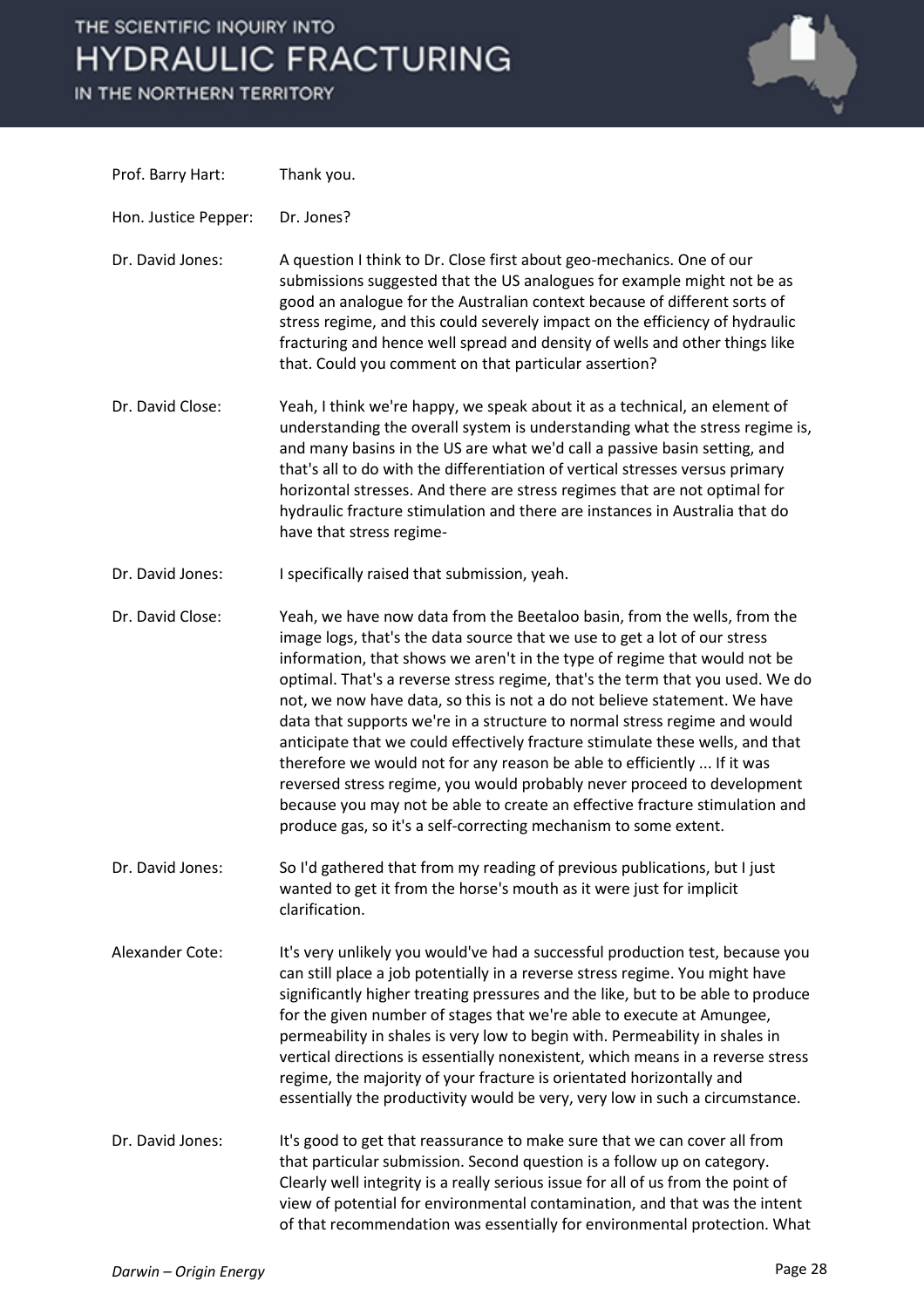IN THE NORTHERN TERRITORY



category wouldn't you go below for example in terms of that kind of level of base assurance without local mitigation and things like that?

- Alexander Cote: So again, it really depends on where your target is, but if you take a look at the work that would've been done in that study where that table originally came from in Colorado, I believe if you take a look the category six well is I believe equivalent to the category nine except without the intermediate casing string. In my mind, that should be the minimum level, because that essentially meets the requirement that the panel and Origin has suggested that we need to make sure that top of cement is above that shallowest hydrocarbon bearing zone, it's very important to also identify where those shallow hydrocarbon bearing zones are and to make sure that we are satisfying the requirement of ensuring that surface casing is set deep enough to properly isolate the potable water access.
- Dr. David Jones: Certainly most issues with methane excursions seem to have been not accounting for those shallow hydrocarbon zones and not cementing in the correct zones.
- Alexander Cote: I would agree with that.
- Dr. David Jones: Just on the topic of methane, one of our submissions suggested that, okay, we might be saying that methane, they say it's not that toxic at low concentrations, and I think we can accept that. But if you like, the fly in the ointment that was raised was, what is the possibility of methane carrying other volatile organic substances up with it? And so introducing an extra environmental stress that methane itself wouldn't have.
- Dr. David Close: So we have a good database of gas from the Valkerrie formation in particular has a very low capacity to carry any other kind of volatiles, it's very much a dry methane gas with a small amount of  $CO<sub>2</sub>$  like nitrogen. We've done very detailed analysis of the gas and flow back fluids and submitted that in our emails, risk assessment, there's no evidence on what we concluded in there that we wouldn't be able to design an appropriate handling system for.
- Dr. David Jones: We're particularly concerned about the effusion of emissions in the sense that once it gets to the surface, it is just methane we have to worry about, or even in the ground, or is it something that's come up with the methane? We accept that water carrying is not likely to occur, but methane being highly buoyant will certainly carry things, will certainly rise.
- Dr. David Close: Yeah I mean, we haven't seen evidence, I think it is a very mobile gas. Most other, the ability to take any kind of volatile material is very unlikely given that there are no other mobile ... I mean we see gas production for 30 years plus, we obviously, if we have solids management you would know about it in advance if there was any other material that required processing. It would not be something that would be likely to catch you by surprise.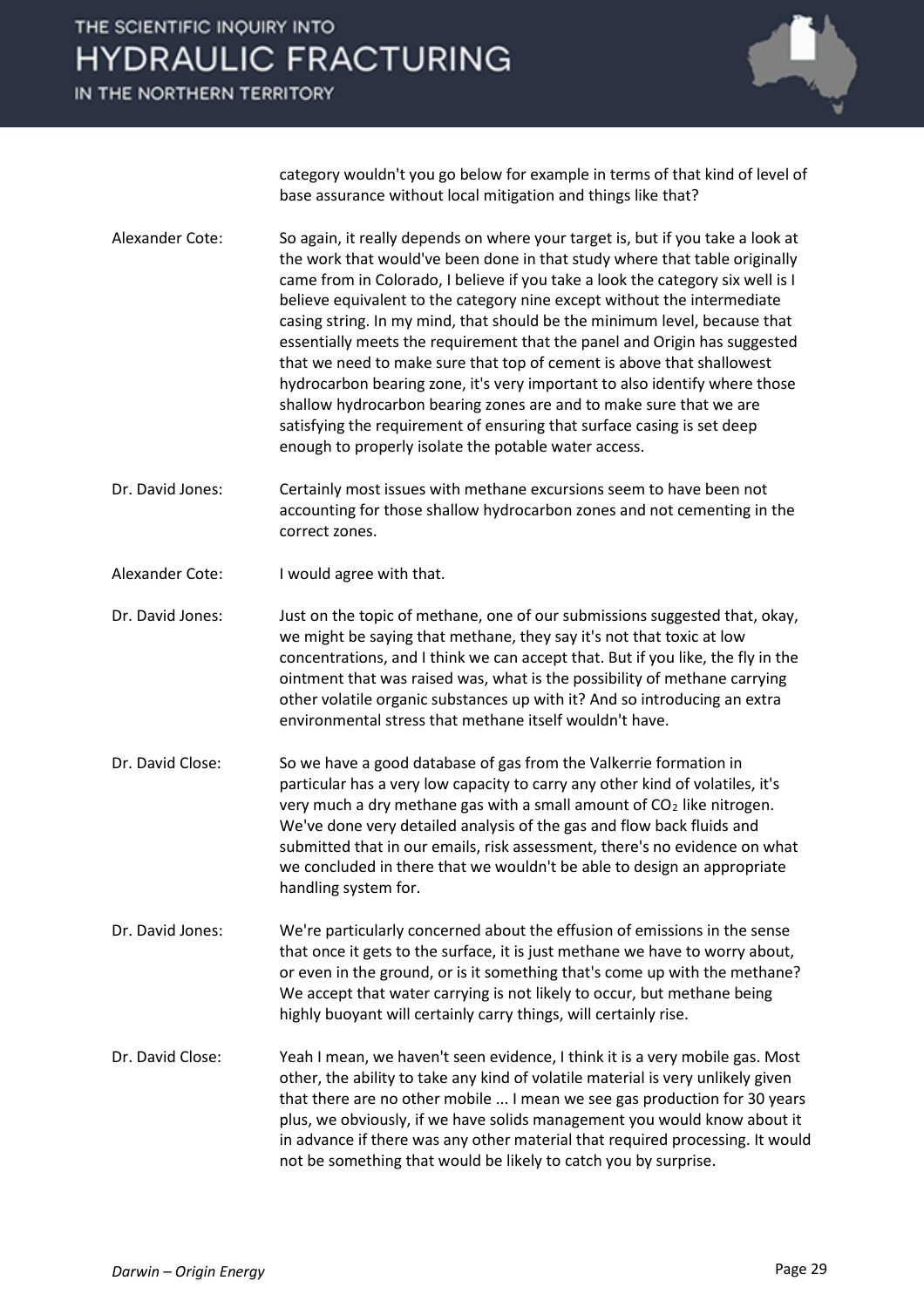IN THE NORTHERN TERRITORY



| Dr. David Jones:      | Well for example, the analysis of the gas that came up in production tests,<br>could you provide us with some of that trace compositional data just so that<br>we can actually rule off from that one?                                                                                                                                                                                                                                                                                                                                                                                                                                                                                                                                                                                                                                                                                                                                                                                                                                                                                                                                                        |
|-----------------------|---------------------------------------------------------------------------------------------------------------------------------------------------------------------------------------------------------------------------------------------------------------------------------------------------------------------------------------------------------------------------------------------------------------------------------------------------------------------------------------------------------------------------------------------------------------------------------------------------------------------------------------------------------------------------------------------------------------------------------------------------------------------------------------------------------------------------------------------------------------------------------------------------------------------------------------------------------------------------------------------------------------------------------------------------------------------------------------------------------------------------------------------------------------|
| Dr. David Close:      | Yeah, and we've certainly submitted to the department as part of our<br>submissions, and if we haven't submitted it to the panel we have no reason<br>not to so we can.                                                                                                                                                                                                                                                                                                                                                                                                                                                                                                                                                                                                                                                                                                                                                                                                                                                                                                                                                                                       |
| Hon. Justice Pepper:  | You don't have to do anything, but we're asking for it. Thank you.                                                                                                                                                                                                                                                                                                                                                                                                                                                                                                                                                                                                                                                                                                                                                                                                                                                                                                                                                                                                                                                                                            |
| Alexander Cote:       | The composition of the fugitive emissions, if there were ever to be any,<br>should be identical to what we're seeing at the separator during a<br>production test.                                                                                                                                                                                                                                                                                                                                                                                                                                                                                                                                                                                                                                                                                                                                                                                                                                                                                                                                                                                            |
| Hon. Justice Pepper:  | Any further questions? Yes, professor Priestly.                                                                                                                                                                                                                                                                                                                                                                                                                                                                                                                                                                                                                                                                                                                                                                                                                                                                                                                                                                                                                                                                                                               |
| Prof. Brian Priestly: | I actually have two questions. One I guess relates to your preference for<br>objective based regulation as opposed to prescriptive regulation,<br>particularly as it relates to setback distances and to the onsite storage of<br>wastewater. The setback distance that we recommended of 1600 metres<br>was based primarily on evidence from the United States on health impacts<br>around the gas field sites and the distance from those facilities. It seems to<br>me that if you then, it's a balancing act. If you have onsite storage in open<br>ponds, the likelihood of volatile organic substances going offsite is<br>enhanced. If you use evaporation as a management tool, you're then also<br>talking about offsite transport of more concentrated wastewater. So it's a<br>bit of a balancing act in terms of how you estimate those risks. Do you have<br>any comment on that?                                                                                                                                                                                                                                                                |
| Dr. David Close:      | A couple of things. With say setback distances may different for different<br>types of activities. In the US, particularly in some cities, there is a lot of gas<br>processing and gathering that goes on in quite high population areas. So<br>what an appropriate setback distance for gas processing utility with tens to<br>hundreds of terajoules a day going through it versus a single wellhead may<br>be quite different, and I think that probably needs to be considered. We<br>have observed similar or have looked at literature on health impacts, and I<br>think it's certainly an area that needs more study and we would agree a<br>science based approach to what an appropriate setback distance is. I think<br>my reading was in the absence of hard data to support what the right<br>distance is, we would go down a path of recommending this and so more<br>work required, we certainly don't object to the concept of setback distances<br>from the areas of population.<br>We are fortunate in many areas of the Northern Territory that it is relatively<br>remote, you are unlikely from an amenity or any other perspective to be |
|                       | limited by setback distances that are pretty reasonable.                                                                                                                                                                                                                                                                                                                                                                                                                                                                                                                                                                                                                                                                                                                                                                                                                                                                                                                                                                                                                                                                                                      |
| Prof. Brian Priestly: | Yeah, we've also noted that some of the risk assessments that have been<br>done in Australia for example have not always considered some of these<br>offsite pathways to the full extent that they should be, and that's something<br>that we've recommended and that's come out of the national                                                                                                                                                                                                                                                                                                                                                                                                                                                                                                                                                                                                                                                                                                                                                                                                                                                              |